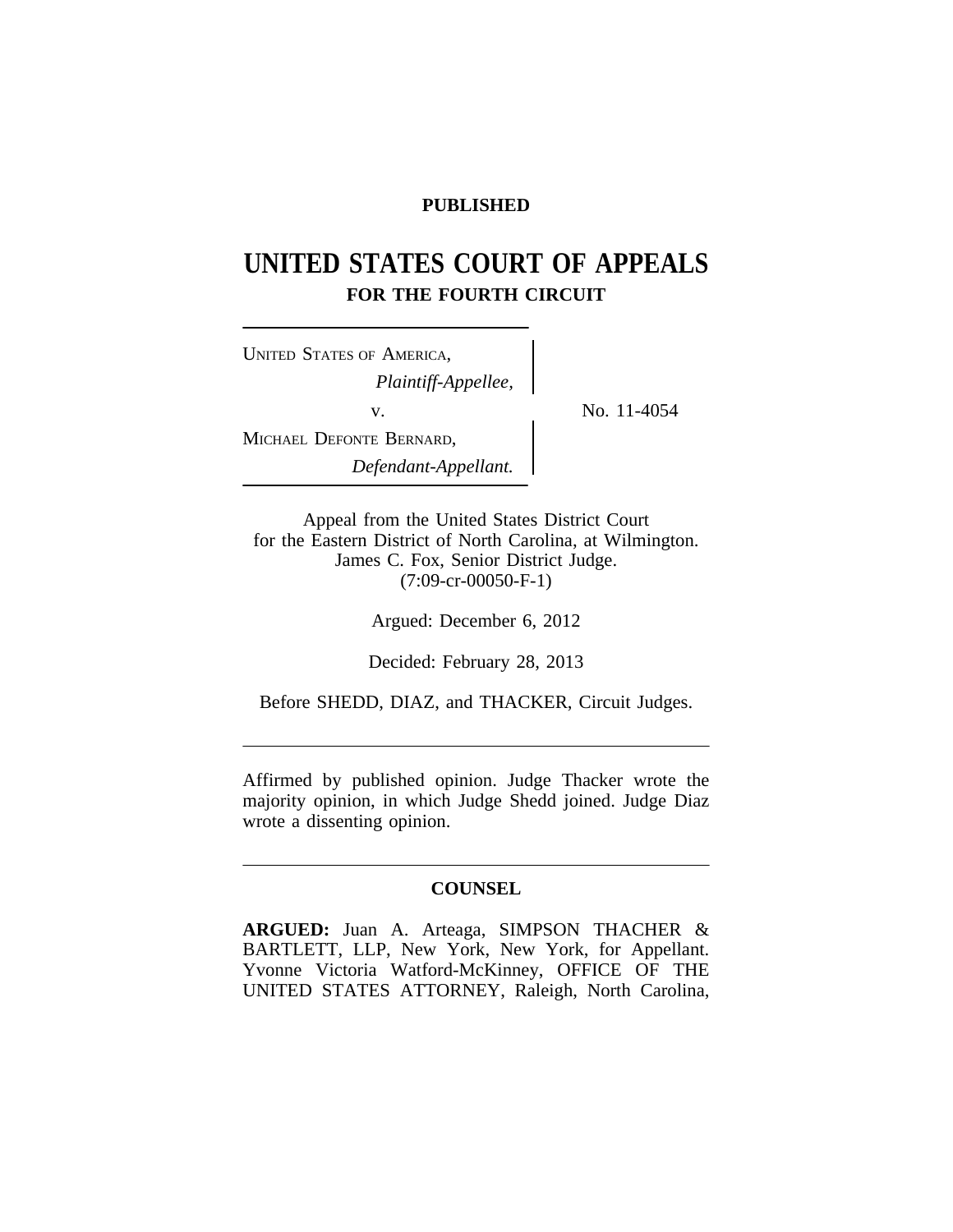for Appellee. **ON BRIEF:** William T. Russell, Jr., Jeffrey E. Baldwin, SIMPSON THACHER & BARTLETT, LLP, New York, New York, for Appellant. Thomas G. Walker, United States Attorney, Jennifer P. May-Parker, Assistant United States Attorney, OFFICE OF THE UNITED STATES ATTORNEY, Raleigh, North Carolina, for Appellee.

#### **OPINION**

THACKER, Circuit Judge:

Michael Defonte Bernard ("Appellant") appeals the district court's decision allowing him to represent himself at trial despite his questionable mental capacity. Appellant contends that the Supreme Court's decision in *Indiana v. Edwards*, 554 U.S. 164 (2008), established the broad legal principle that once a borderline competent defendant seeks to represent himself at trial, the district court *must* conduct an additional inquiry and hold the defendant to a higher standard of competency than that required to stand trial. But *Edwards* addressed only the question of whether the Constitution *permits* a court to *force* counsel on a criminal defendant who, although mentally ill, is nonetheless competent to stand trial. *Id.* at 177-78.

Here, however, the district court granted Appellant's request to represent himself. As such, this case is more akin to *Godinez v. Moran*, 509 U.S. 389 (1993), which held, "the competence that is required of a defendant seeking to waive his right to counsel is the competence to *waive the right*, not the competence to represent himself." *Id.* at 399 (emphasis in original). Because we reject Appellant's interpretation of *Edwards* and are satisfied that the district court applied the correct legal standard, we affirm.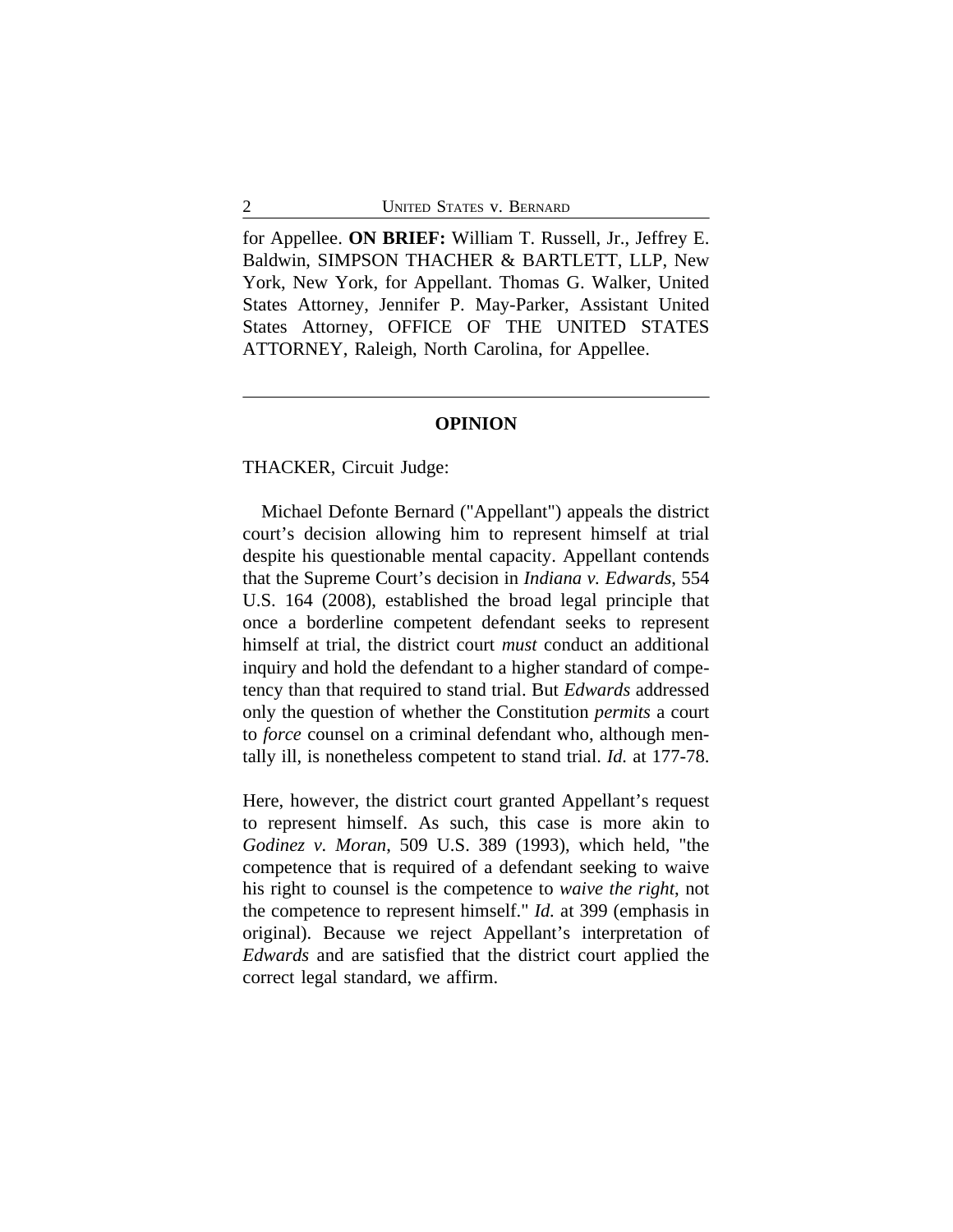# I.

## A.

Appellant has a long history of mental illness. Emotionally and physically abused as a child, Appellant has suffered for many years from severe depression and mental illness, including chronic schizophrenia and paranoia. He has attempted suicide at least three times and has been involuntarily committed to mental health institutions on at least four separate occasions. On many of these occasions, Appellant was found to be abusing cocaine and marijuana to cope with his mental illness.

On April 22, 2009, the grand jury returned an indictment charging Appellant with, among other things, possessing with the intent to distribute and conspiring to possess with the intent to distribute 50 kilograms or more of marijuana, and possessing a firearm in furtherance of a drug trafficking offense. After concerns were raised respecting Appellant's mental condition, the district court ordered that he be evaluated. A government psychologist recommended Appellant be found incompetent to stand trial because of his schizophrenia, paranoid delusions, and disorganized thought processes. On October 7, 2009, the district court held a competency hearing during which it found Appellant incompetent and ordered him to receive treatment.

In a report dated March 22, 2010, a second government psychologist recommended Appellant be found competent to stand trial because the antipsychotic, antidepressant, and antianxiety medication Appellant was taking enabled him to sufficiently understand the judicial proceedings against him and to assist his counsel.

On June 4, 2010, the district court held a second competency hearing wherein it addressed Appellant's competency to stand trial and defense counsel's motion to withdraw, which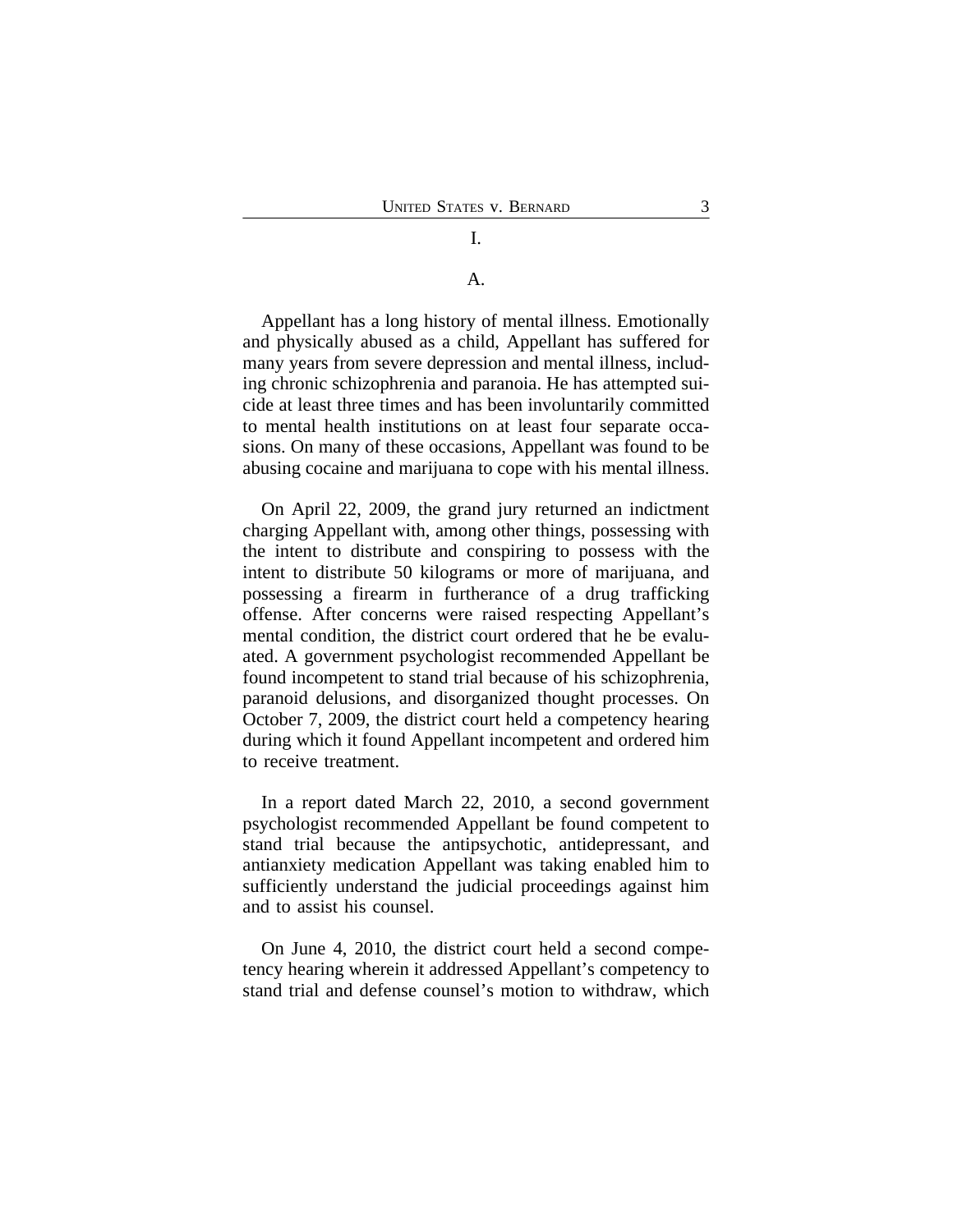was based on Appellant's request to proceed pro se.**<sup>1</sup>** After defense counsel told the district court, "we do not oppose a finding that [Appellant] is competent to stand trial," defense counsel addressed Appellant's request to represent himself as follows:

There's a case called *United States v. Morano*, M-O-R-A-N-O, which says that if they—the court uses the same standard in determining whether a defendant is competent to waive assigned counsel.

And since that standard has been met, I believe that you could find that he is competent to waive counsel. And he does have a motion that he wants to bring to the court's attention, that he wants to appear pro se and have me assigned as standby counsel.

Judge, I have warned him about it, but that's his feeling. He feels very strongly about it, and I've not been able to educate him or advise him that I don't think it's in his—actually in his total best interest. And so that's the motion that he wants the court to hear today.

J.A. 62-63.**<sup>2</sup>** The district court thereafter engaged in colloquy with Appellant concerning Appellant's request to waive counsel.**<sup>3</sup>** The court granted defense counsel's motion to withdraw

**<sup>1</sup>**Although the psychologist who conducted the second evaluation of Appellant and found him competent to stand trial was aware of Appellant's expressed desire to represent himself, she did not specifically opine on his competency to waive his right to counsel and represent himself.

<sup>&</sup>lt;sup>2</sup>Citations to the "J.A." refer to the Joint Appendix filed by the parties in this appeal.

**<sup>3</sup>**Appellant points to one statement in particular from this colloquy that he now says demonstrates his clear incompetence. During his second competency hearing, Appellant told the district court, "I can have a field day with these boys [prosecutors] in court." J.A. 73.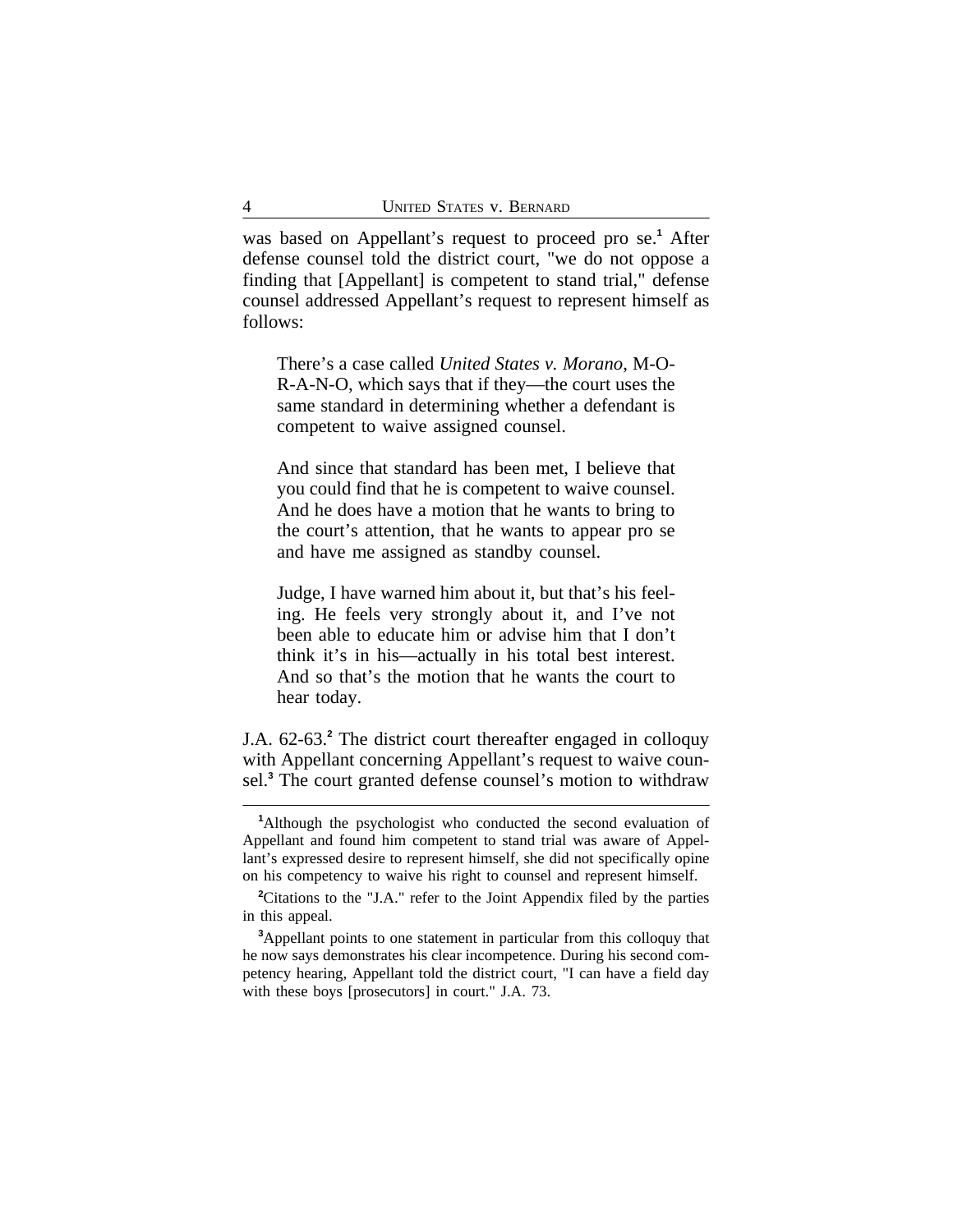and granted Appellant's request to waive counsel, though Appellant consented to retaining standby counsel.

The district court subsequently held a bench conference with counsel for the Government and defense counsel to discuss Appellant's competency going forward. The court told counsel, "I'm frank to say that I'm not real comfortable with this." J.A. 82. Regarding Appellant's competency to stand trial, the district court further recognized, "the situation today may not be the same tomorrow. . . . It's sort of a fluid situation." *Id.* at 84. The court elaborated,

I mean, you know, competency or the question of insanity has a temporal quality. It has a qualitative aspect and a quantitative aspect. Some people can be perfectly rationale [sic]. . . . And as of this moment, I'm satisfied, but I cannot tell you that I will be at any time in the future. . . . It's temporal, but also this sort of thing can vary from shades of white to black and go through a lot of degrees of gray. . . . And that's something that you can't make a firm evaluation—a firm and permanent evaluation of that is engraved in stone.

#### *Id.* at 85-86.

In this posture, the case proceeded to trial. During trial, Appellant was, among other things, able to make opening and closing statements, testify, and have his case re-opened in order to conduct an examination of a law enforcement officer who he had previously declined to cross-examine during the Government's case-in-chief. Yet, Appellant made no objections during the Government's case-in-chief, and failed to question two of the witnesses or call witnesses on his own behalf.

Ultimately, the jury deliberated for 12 minutes before finding Appellant guilty on all charges. On October 6, 2010, the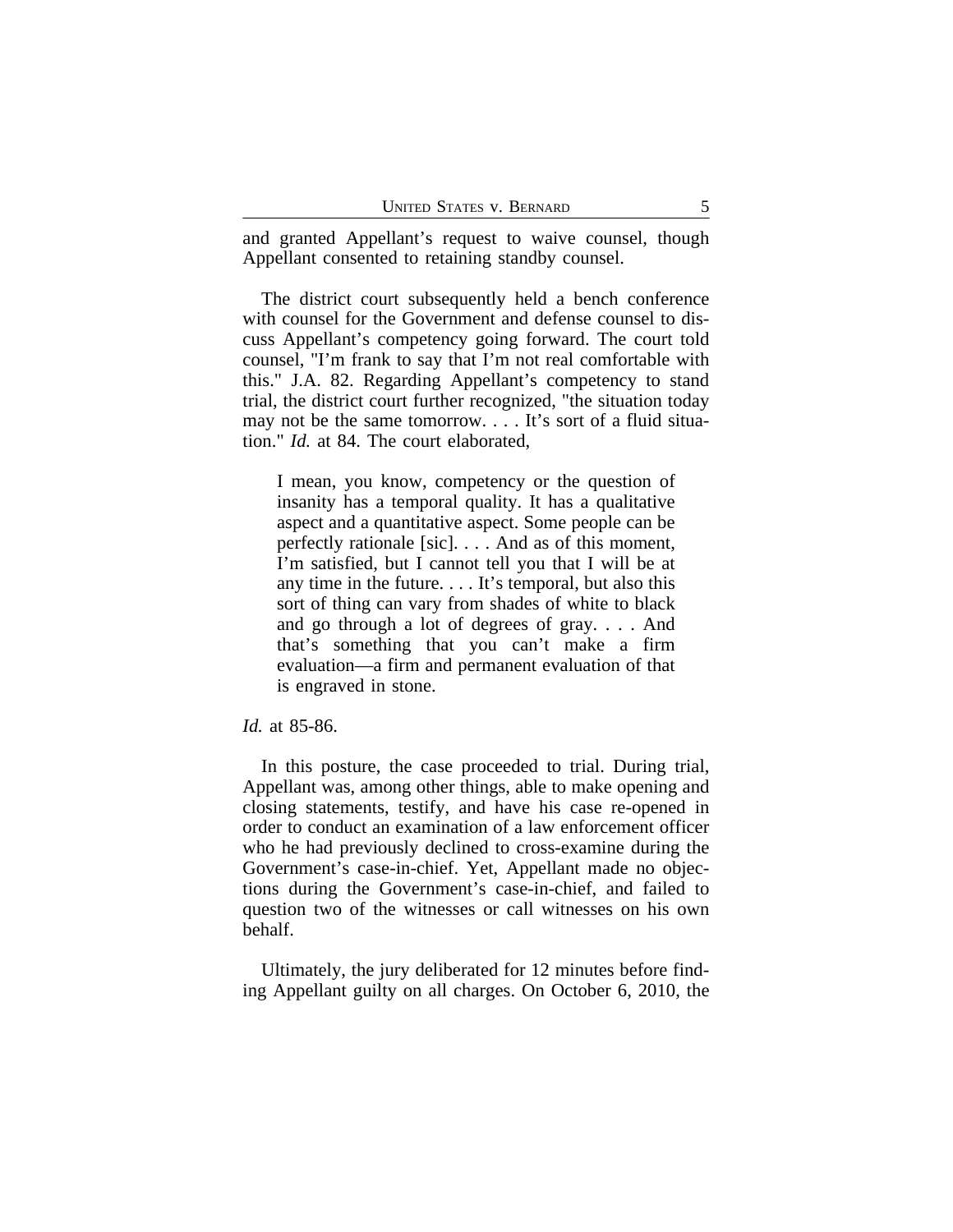district court convened a sentencing hearing, during which Appellant was fully represented by his former standby counsel.**<sup>4</sup>** However, the court was quickly forced to continue the proceeding after it became clear that Appellant's mental condition was wholly compromised at that time.**<sup>5</sup>** At the reconvened sentencing hearing, held on January 5, 2011, the district court sentenced Appellant to 180 months imprisonment.<sup>6</sup> He now appeals.

Appellant raises two principal issues on appeal. First, he argues the district court erred when it allowed him to exercise his right to self-representation at trial. He claims the court wrongly conflated the legal standards for assessing his competency to stand trial and his competency to represent himself at trial, the latter of which he alleges is more rigorous following *Edwards*. In this vein, Appellant also maintains the district court abused its discretion by failing, during trial, to sua sponte reconsider its findings that Appellant was competent to stand trial and waive counsel. Second, Appellant contends his trial counsel rendered ineffective assistance by incorrectly arguing that Appellant's competence to waive counsel at trial was governed by the same standard as his competence to stand trial.

**<sup>4</sup>**The record does not indicate whether the district court had by this time appointed his former standby counsel as counsel (over Appellant's wishes) or whether Appellant himself made the decision. *See* J.A. 358-60; 368-85 (arguments of defense counsel at sentencing hearing).

**<sup>5</sup>**A review of the record of the hearing indicates that Appellant consistently spoke out of turn, was unresponsive to the court and counsel, used profanities and racial slurs, and threw the Bible when asked to swear the oath. *See* J.A. 355-367.

**<sup>6</sup>**Appellant's former standby counsel represented him in full at the second hearing as well. Again, the record is not clear whether the district court forced counsel on Appellant during this proceeding or whether Appellant himself made the decision to proceed with counsel.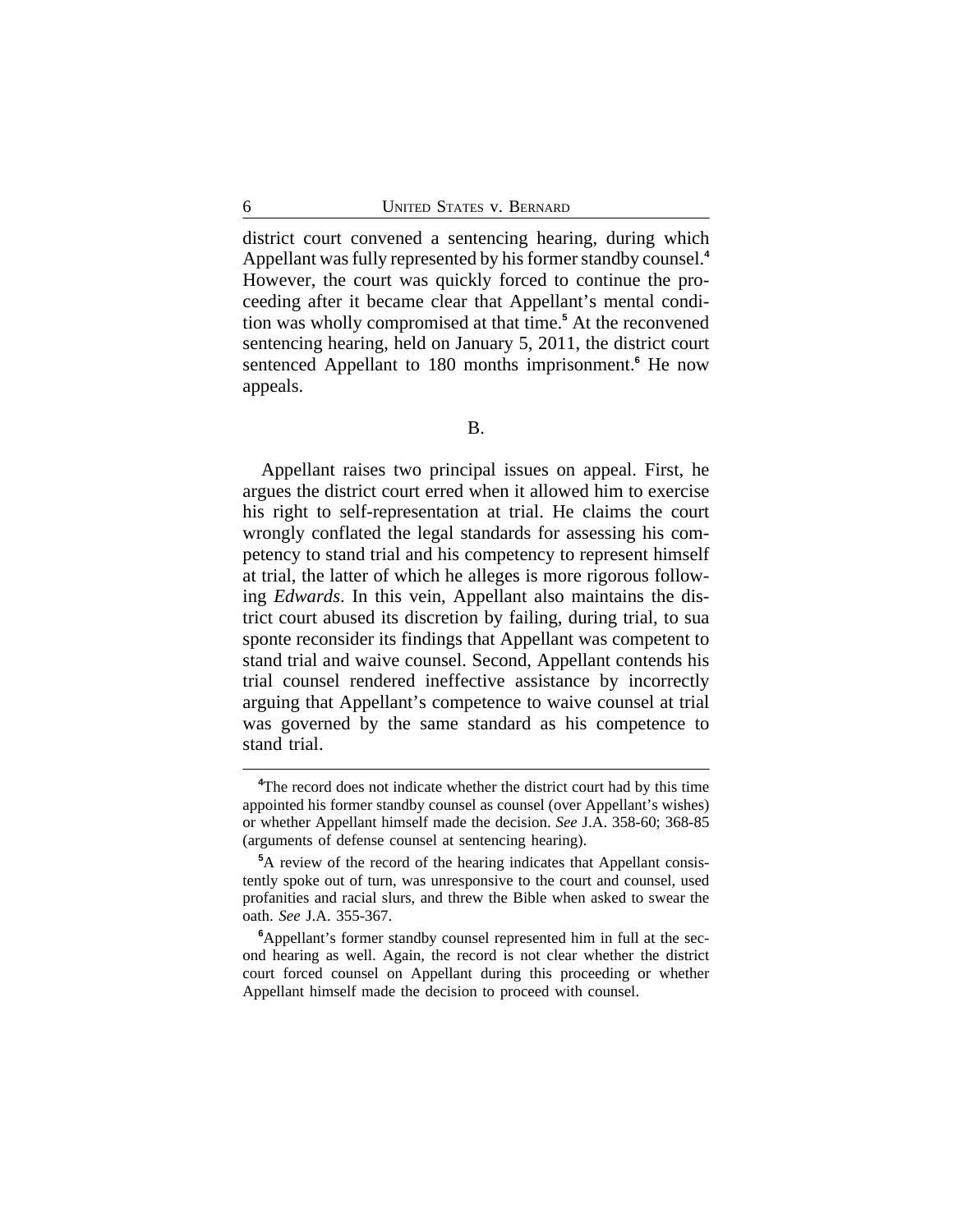Because Appellant presents these arguments for the first time on appeal, we review for plain error. *See United States v. Olano*, 507 U.S. 725, 732 (1993). To establish plain error, Appellant must show that the district court erred, that the error was plain, and that it affected his substantial rights. *Id.* at 734. With regard to the third element of that standard, Appellant must show that the alleged error actually "affected the outcome of the district court proceedings." *Id.***<sup>7</sup>**

But our good colleague claims that because defense counsel's motion to withdraw was pending at the time the court found Bernard competent to waive counsel, "[f]or all practical purposes then, it was Bernard who was making the operative decisions at the competency hearings." *Post* at 22 n.3. We disagree. In our view, defense counsel continued as Bernard's counsel of record until the district court granted the defendant's request to represent himself and appoint defense counsel as standby counsel, a ruling that occurred late in the hearing. *See* J.A. 82. Indeed, the record indicates no decision on defense counsel's motion to withdraw until that moment. Accordingly, we look to not only the defendant, but to his counsel, who for much of the hearing actively participated with full representational authority. The dissent concedes that defense counsel "bears substantial responsibility" for allowing the alleged error to pass without objection. We agree and conclude that, at a minimum, his failure to preserve the claim of invalid waiver warrants plain error review.

**<sup>7</sup>**Our dissenting colleague rejects the application of plain error review, concluding, "when a defendant requests to proceed pro se at a competency hearing, he has sufficiently put his competency at issue to preserve a claim of invalid waiver of counsel." *Post* at 21-22. Regardless of the merits of this view, we need not reach it in light of the facts here. In this case, far from leaving Bernard to his own devices during the *Faretta* proceedings, defense counsel initiated and actively participated in the discussion with the court regarding Bernard's request to represent himself and his own corresponding motion to withdraw. *See* J.A. 62-64, 75, 79, 82-86. And as the dissenting opinion correctly notes, Bernard's counsel failed to object to the court's decision or make mention of *Edwards* during the proceedings. For us, this ends the matter and commands plain error review.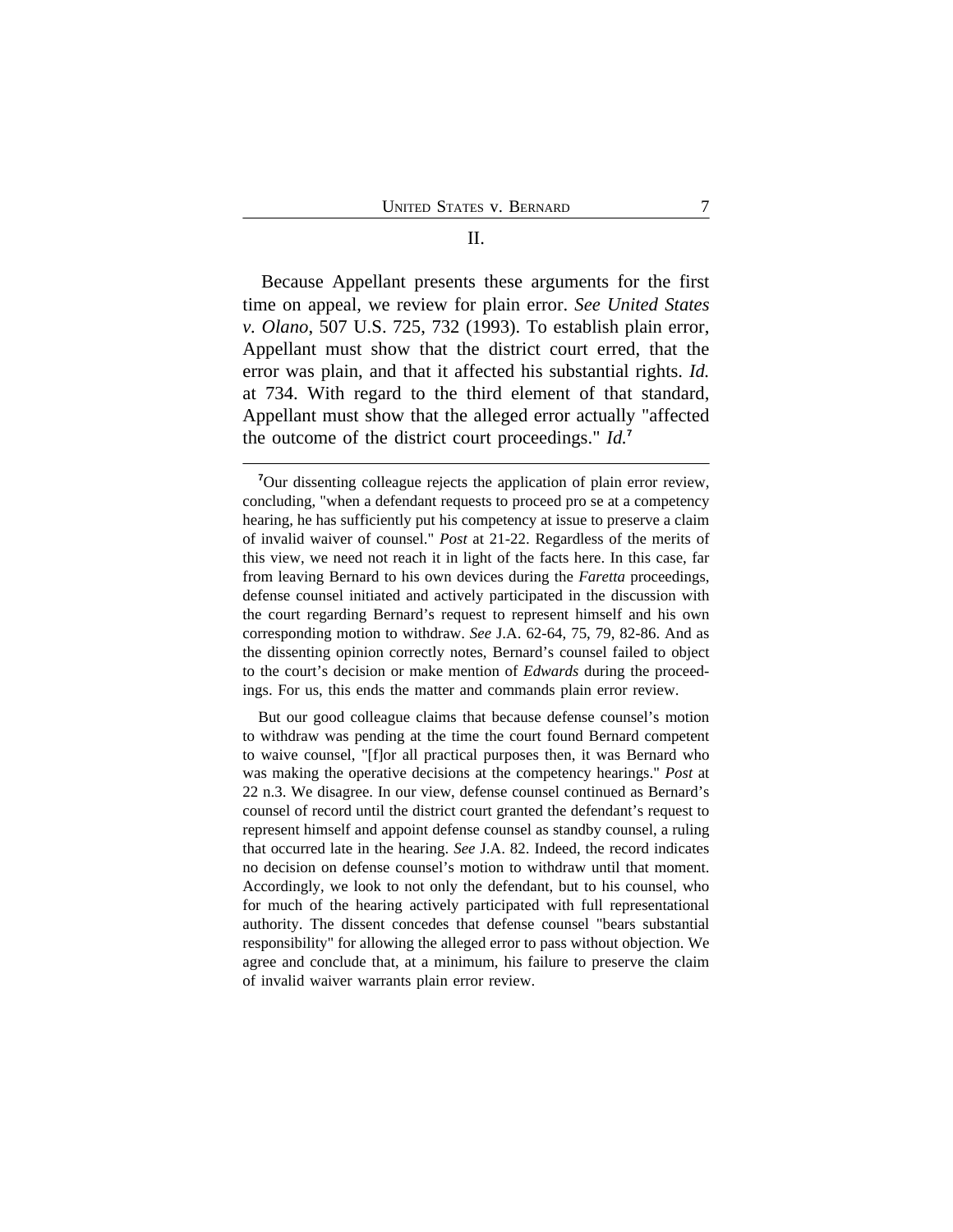#### III.

#### A.

We begin with the fundamental tenet that a criminal defendant has a Sixth Amendment right to self-representation. *See Faretta v. California*, 422 U.S. 806, 819, 821 (1975). Such a person may waive the right to counsel and proceed at trial pro se only if the waiver is (1) clear and unequivocal, (2) knowing, intelligent, and voluntary, and (3) timely. *See United States v. Frazier-El*, 204 F.3d 553, 558 (4th Cir. 2000) (collecting cases). Even so, "the *Faretta* right to selfrepresentation is not absolute, and 'the government's interest in ensuring the integrity and efficiency of the trial at times outweighs the defendant's interest in acting as his own lawyer.'" *Id.* at 559 (quoting *Martinez v. Court of Appeal of Cal.*, 528 U.S. 152, 162 (2000)).

The Supreme Court first addressed the issue of competency to waive counsel in *Godinez v. Moran*, 509 U.S. 389 (1993). In that case, the defendant pleaded guilty in Nevada state court to three counts of first-degree murder. *Id.* at 391. After he was found competent to stand trial, the defendant sought to discharge his attorneys and enter guilty pleas. *Id.* at 392. The trial court found that the defendant had waived counsel. *Id.* at 393. The court then sentenced him to death on all three counts, and two were affirmed on appeal. *Id.* In federal habeas proceedings, however, the Ninth Circuit concluded that competency to waive constitutional rights requires a higher level of mental functioning than that required to stand trial. *Id.* at 394. The Supreme Court disagreed, rejecting "the notion that competence to plead guilty or to waive the right to counsel must be measured by a standard that is higher than (or even different from)" the trial competency standard. *Id.* at 398. It concluded, "the competence that is required of a defendant seeking to waive his right to counsel is the competence to *waive the right*, not the competence to represent himself." *Id.* at 399 (emphasis in original).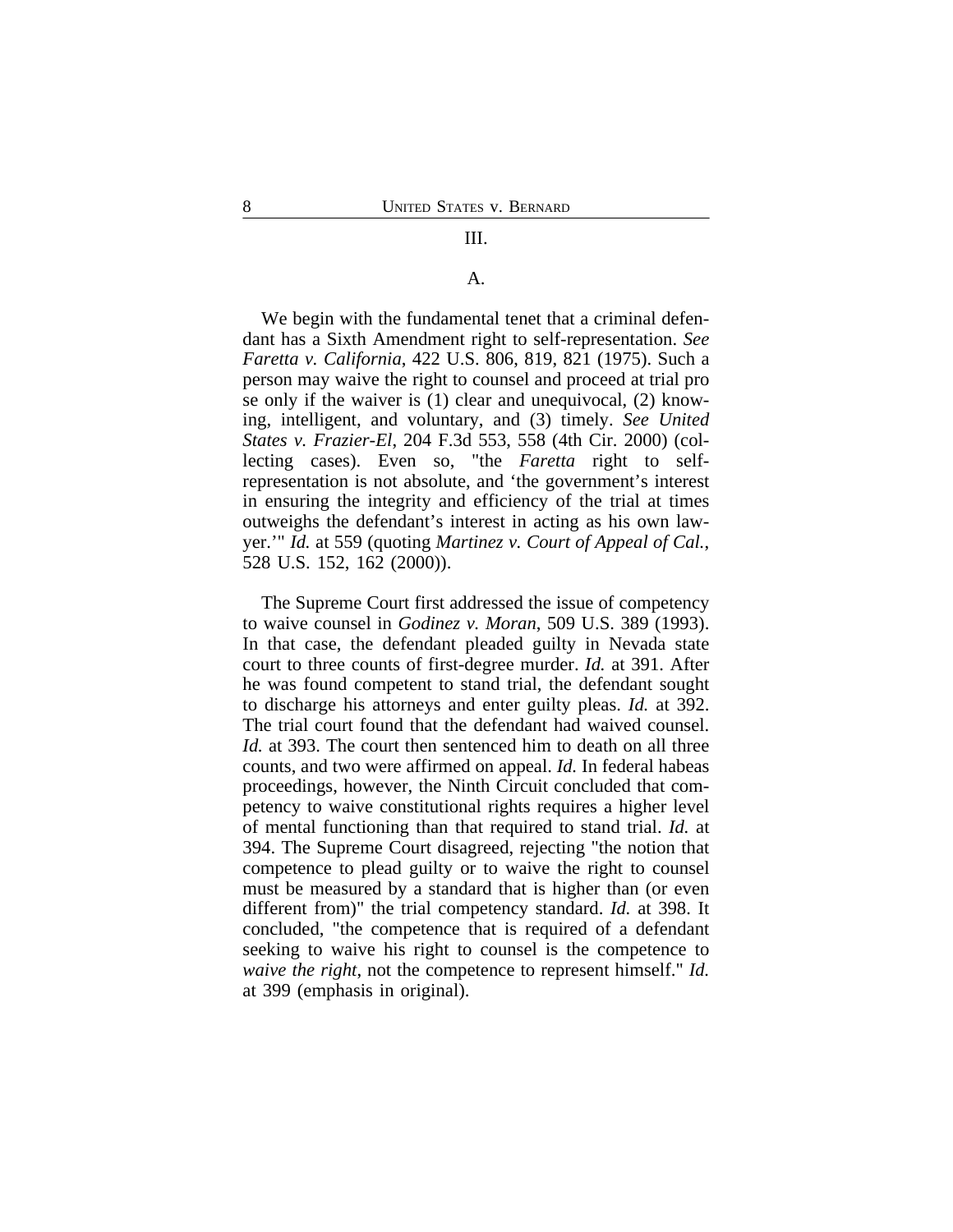*Edwards* did not alter this holding. There, the Supreme Court elaborated on the parameters of *Godinez*. As in this case, Edwards sought to waive counsel and exercise his right of self-representation; however, in contrast to the present case, the Indiana trial court found the defendant competent to stand trial but not competent to waive counsel. *See Edwards*, 554 U.S. at 167-69. The defendant proceeded with the assistance of counsel, and the jury convicted him. *Id.* at 169. The Indiana Supreme Court reversed the convictions, reasoning that *Godinez* required the state trial court to allow the defendant to represent himself. *Id.* Indiana petitioned for a writ of certiorari, which the Supreme Court granted to address "whether the Constitution *permits* a State to limit [a] defendant's self-representation right by insisting upon representation at trial-on the ground that the defendant lacks the mental capacity to conduct his trial defense unless represented." *Id.* (emphasis supplied). The Court concluded that states indeed have that right. *Id.* at 174.**<sup>8</sup>**

*Edwards* first explained that *Godinez* addressed only the level of competency required to waive the right to counsel when the defendant intends to enter a guilty plea and, accordingly, that a different standard may be used when the defendant asserts his right to self-representation to defend himself at trial. *See id.* at 172-73. The Court also emphasized that *Godinez* involved a state trial court that had *permitted* the defendant to represent himself, whereas in the case at hand, a state trial court *denied* the defendant that right. *Id.*

Thus, the Court reiterated that under *Godinez*, it is constitutional for a state to allow a defendant to conduct trial proceed-

**<sup>8</sup>**The Seventh Circuit has observed that while *Edwards* expressly dealt with a state court proceeding, its rule applies to federal courts with equal force. *See United States v. Berry*, 565 F.3d 385, 291-92 (7th Cir. 2009) (explaining that if both state and federal courts are bound to uphold the right to a fair trial and the right to self-representation, it follows that *Edwards* applies to federal courts equally); *United States v. Ferguson*, 560 F.3d 1060, 1067 n.3 (9th Cir. 2009) (same).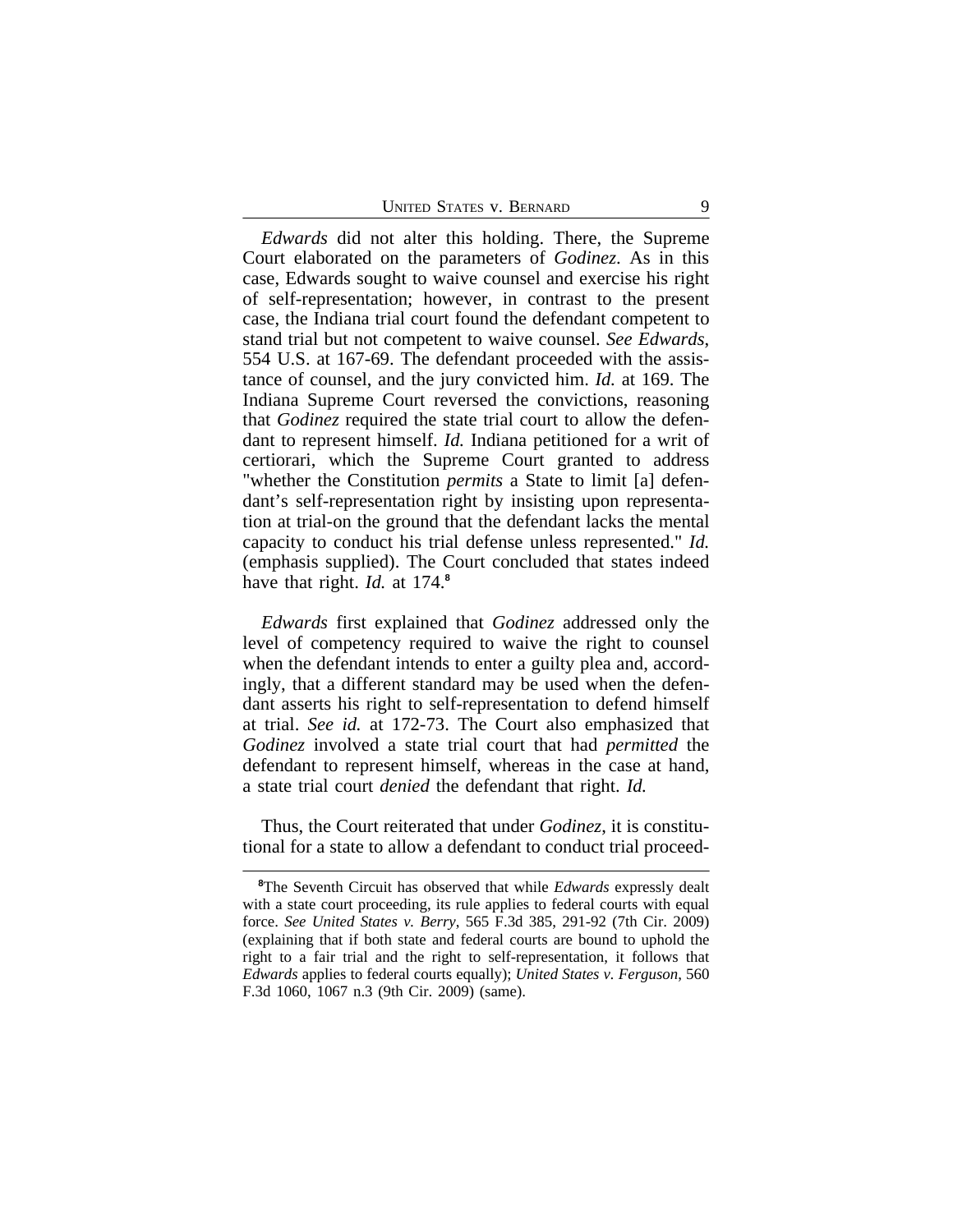ings on his own behalf when he has been found competent to stand trial. *Id.* On the other hand, the state may insist on counsel and deny the right of self-representation for defendants who are "competent enough to stand trial . . . but who still suffer from severe mental illness to the point where they are not competent to conduct trial proceedings by themselves." *Id.* at 178.

*Edwards* did not adopt a specific standard in this regard, but instead recognized that the trial court is often in the best position to make individualized assessments of mental competency. *Id*. at 177. Thus, after *Edwards*, at least one relevant consideration for a district court in determining whether or not to force counsel on a mentally ill defendant is whether a defendant who is otherwise able to satisfy the competence standard may nevertheless be "unable to carry out the basic tasks needed to present his own defense without the help of counsel." *Id.* at 175-76. *See Dusky v. United States*, 362 U.S. 402, 402 (1960).**<sup>9</sup>**

But that is not the situation in this case: as in *Godinez*, here, the district court granted Appellant's request to waive his right to counsel. To the extent Appellant suggests the district court was constitutionally compelled to deny him the right, *Edwards* announces no such rule. By its plain terms, *Edwards* held only, "the Constitution *permits* States to insist upon representation by counsel for those competent enough to stand trial . . . but who still suffer from severe mental illness to the point where they are not competent to conduct trial proceedings by themselves." *Id.* (emphasis supplied). This language is permissive rather than a pronouncement of a requirement in these circumstances. Thus, while the district court was not

**<sup>9</sup>***Dusky* provides the test for mental competence, which asks whether the defendant "has sufficient present ability to consult with his lawyer with a reasonable degree of rational understanding—and whether he has a rational as well as factual understanding of the proceedings against him." *Id.* at 402.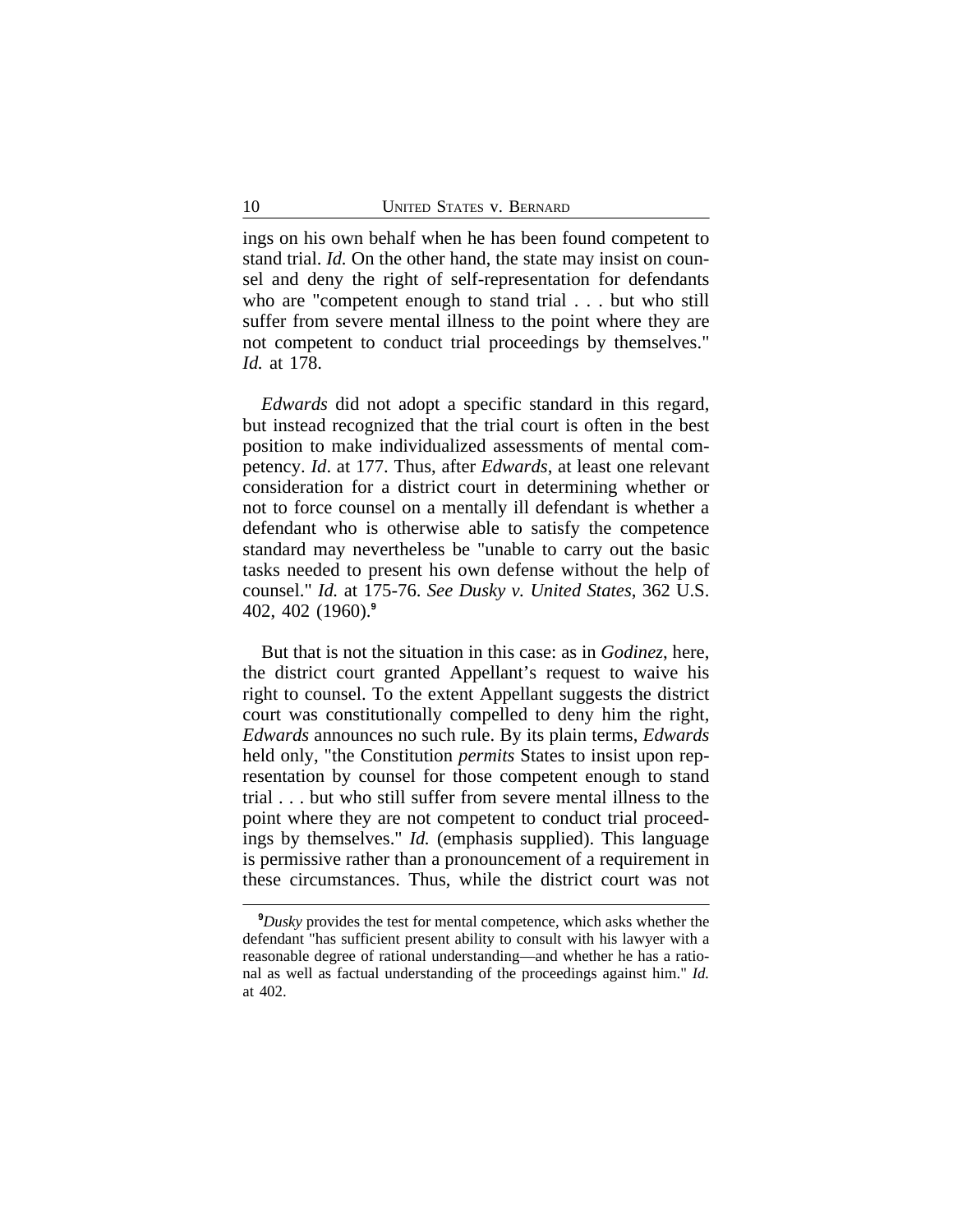compelled to find Appellant competent to waive his right to counsel simply because the court had found him competent to stand trial, it does not follow that the district court was barred from doing so.**<sup>10</sup>** To the contrary, *Edwards* itself reaffirmed that a court may constitutionally permit a defendant to represent himself so long as he is competent to stand trial. *See id.* at 173 ("For another thing, *Godinez* involved a State that sought to *permit* a gray-area defendant to represent himself. *Godinez*'s constitutional holding is that a State may do so. But that holding simply does not tell a State whether it may *deny* a gray-area defendant the right to represent himself—the matter at issue here." (emphases in original)). Appellant conceded at oral argument that no court has read *Edwards* differently.**<sup>11</sup>**

At bottom, *Edwards* does not stand for the proposition that a state *must* deny the right of self-representation to a defendant of questionable mental competence or that district courts must conduct an additional "*Edwards*" inquiry into the competency of every defendant who requests to proceed pro se. It is therefore permissible for a trial court, having found a mentally ill defendant competent to stand trial, to determine him

**<sup>10</sup>**We reached this same conclusion in a recent unpublished decision. *See United States v. Wiggins*, No. 11-5125, 2012 WL 3291733 (4th Cir. Aug. 14, 2012) (unpublished) ("[W]e decline to transform *Edwards*'s permissive holding into the rigid edict that Wiggins requests.").

**<sup>11</sup>**Indeed, as we do here, several circuits have interpreted *Edwards* to confer discretion, not to impose a new duty. *See United States v. DeShazer*, 554 F.3d 1281, 1290 (10th Cir. 2009); *United States v. Turner*, 644 F.3d 713, 724 (8th Cir. 2011) ("*Edwards* clarified that district court judges have discretion to force counsel upon the discrete set of defendants competent to stand trial but incompetent to represent themselves. It does not mandate two separate competency findings for every defendant who seeks to proceed pro se." (citation omitted)); *Berry*, 565 F.3d at 391 ("The Constitution may have allowed the trial judge to block his request to go it alone, but it certainly didn't require it." (emphasis omitted)); *United States v. Posadas-Aguilera*, 336 F. App'x 970, 975-76 n.5 (11th Cir. 2009) (same); *United States v. VanHoesen*, 450 F. App'x 57, 61 (2d Cir. 2011) (recognizing the same without deciding).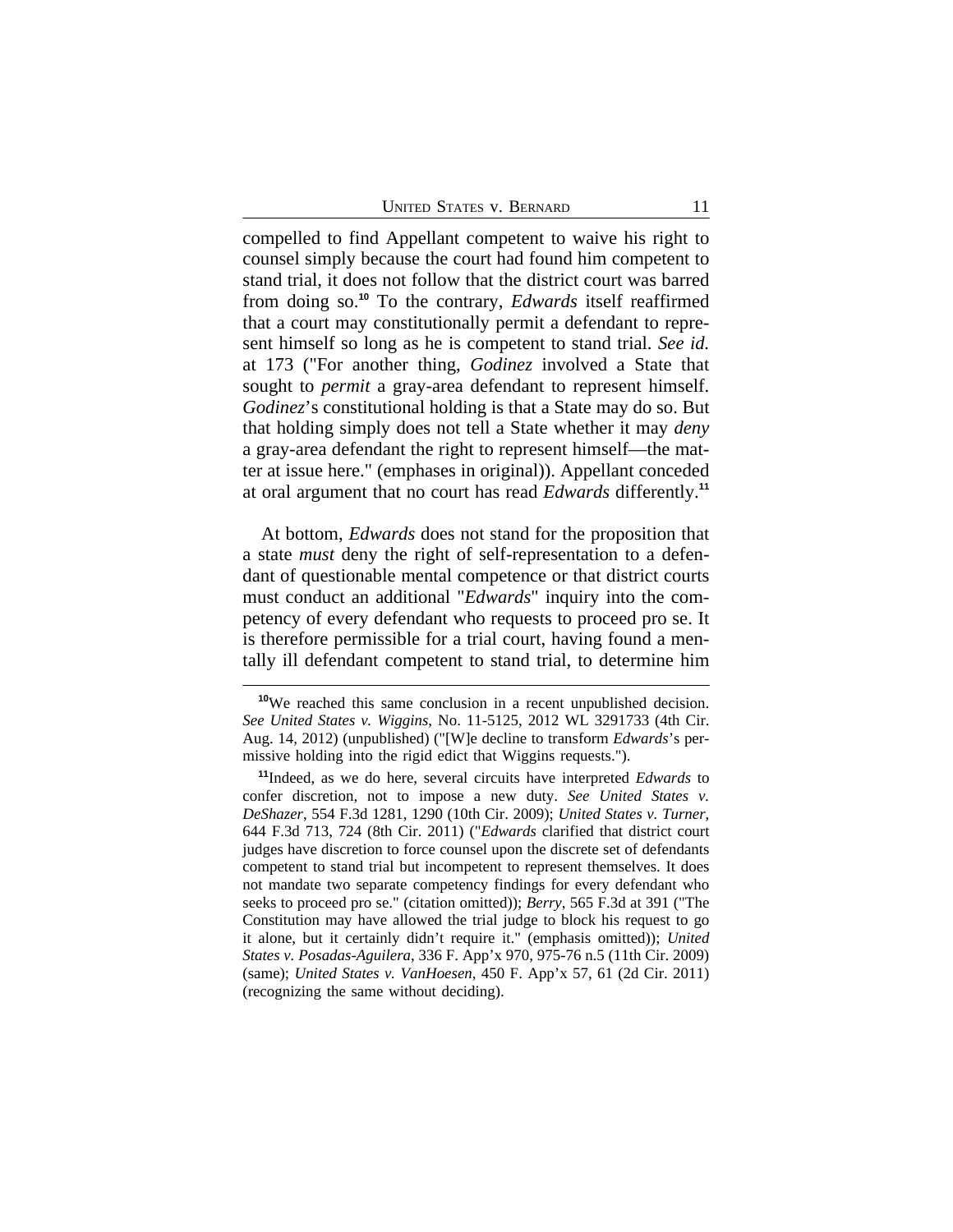to be competent to waive his Sixth Amendment right to counsel.

#### B.

Turning to the particular facts before us, we first recognize that the district court "will often prove best able to make more fine-tuned mental capacity decisions, tailored to the individualized circumstances of a particular defendant." *Edwards*, 554 U.S. at 177.

In the present case, the district court was keenly aware of Appellant's mental condition, having committed him for evaluation and subsequent treatment, held two competency hearings to determine his competency to stand trial, engaged him in colloquy to determine his competency to waive counsel, and presided over his trial. In determining Appellant's competency to waive his right to counsel, the district court asked Appellant if he understood that the medical staff had found him competent to stand trial and to assist his attorney, if he wanted to represent himself, and if he wanted defense counsel to act as standby counsel. Appellant answered in the affirmative to each of these questions, and the district court was in the best position to observe his demeanor and make judgments about his mental abilities.

Appellant claims that his severe mental illness was demonstrated when he told the district court that he could "have a field day with these boys [prosecutors] in court." J.A. 73. However, defendants who choose to represent themselves often do so because they believe they are more capable than trained attorneys to conduct their own defense. *See United States v. Ladoucer*, 573 F.3d 628, 633 (8th Cir. 2009) ("[A] court is not required to ensure the defendant is capable of representing himself as well as a trained and experienced lawyer, only that he understands the risks involved in representing himself and that he has knowingly and intelligently chosen self-representation." (internal quotation marks omitted)).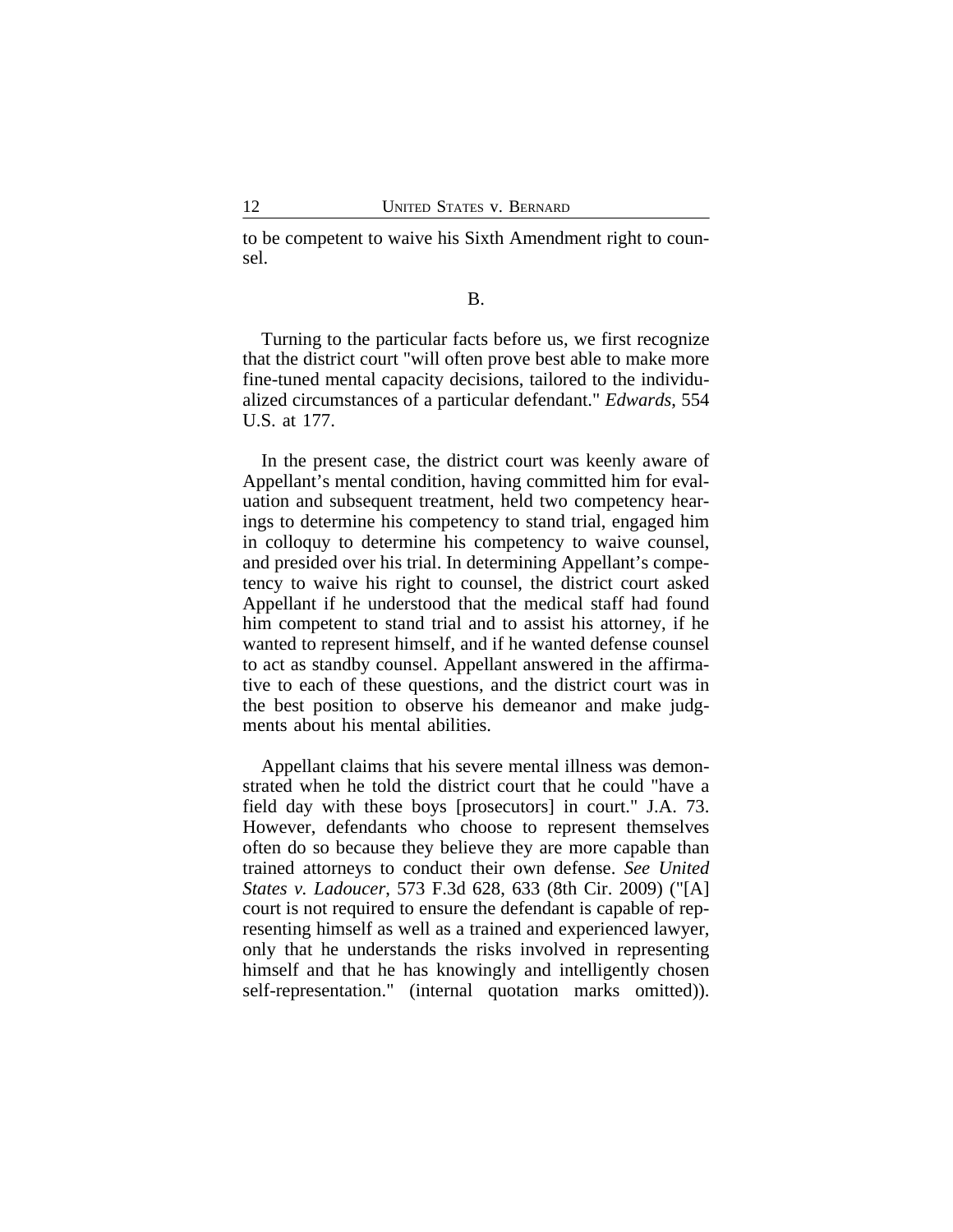UNITED STATES V. BERNARD 13

Here, the district court informed Appellant of the risks involved in self-representation and urged him multiple times not to represent himself. For instance, the district court advised Appellant that he "would be far better defended by a trained lawyer than [he could] be by [himself]" and asked if he still desired to represent himself "in light of all the difficulties of representing [himself] and in light of the penalties that [he] might suffer." J.A. 81. The district court subsequently found Appellant had knowingly waived his right to counsel.

Appellant also asserts that the district court's reservations respecting its decision not to force counsel on Appellant counseled against permitting him to represent himself. This may be so, but like the district court, we must take a wide view of the proceedings and Appellant's condition at the time. *See Beck v. Angelone*, 261 F.3d 377, 391 (4th Cir. 2001). Indeed, it appears from the record that a reason the district court was not comfortable with Appellant's selfrepresentation was because, among other reasons, "competency or the question of insanity has a qualitative aspect and a quantitative aspect." J.A. 85. Nonetheless, the district court was satisfied "as of this moment" that Appellant was competent, indicating that it would be particularly attentive to any change in Appellant's condition. *Id.***<sup>12</sup>**

The district court's satisfaction as to Appellant's competence to waive counsel and represent himself was justified throughout the trial because Appellant was able to make opening and closing statements, testify, and have his case reopened to conduct an examination of a law enforcement offi-

**<sup>12</sup>**The district court appropriately recognized the temporal aspect to the issue of competency. *See Drope v. Missouri*, 420 U.S. 162, 181 (1975) ("Even when a defendant is competent at the commencement of his trial, a trial court must always be alert to circumstances suggesting a change that would render the accused unable to meet the standards of competence to stand trial."); *Beck*, 261 F.3d at 387 ("Even if a petitioner is mentally competent at the beginning of the trial, the trial court must continually be alert for changes which would suggest that he is no longer competent.").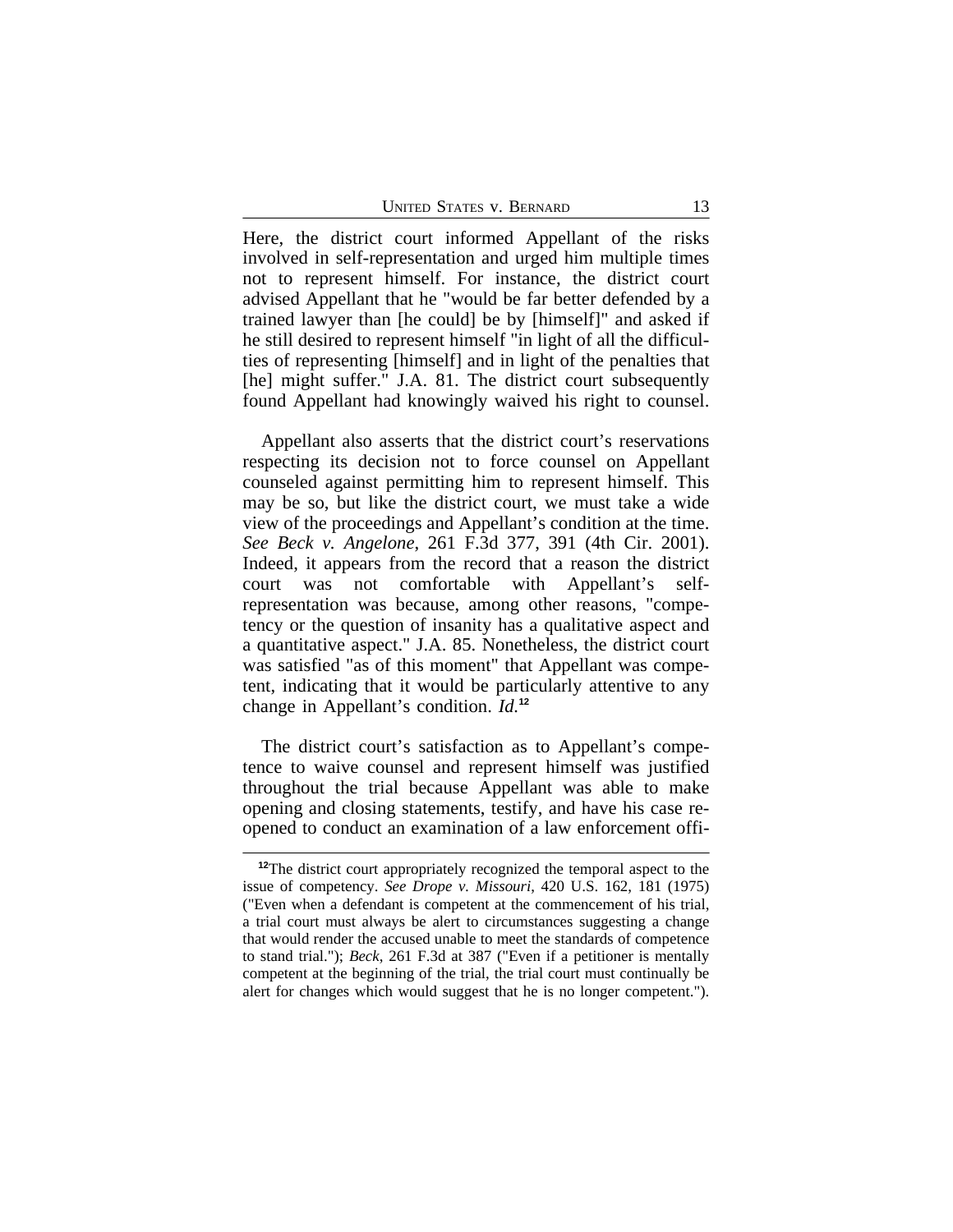cer. The district court remained alert to Appellant's behavior, and, in fact, when the court observed at the first sentencing hearing that Appellant's mental functioning had become compromised, it committed Appellant for evaluation and treatment and rescheduled the sentencing hearing, and heard arguments at sentencing from Appellant's former standby counsel. In light of these circumstances and the record as a whole, we find no error.

Even so, Appellant argues that we should reverse because the district court was, in his view, unaware of the *Edwards* decision. It is true that *Edwards* was never referenced during any of the proceedings below. In particular, Appellant draws our attention to defense counsel's statements during Appellant's second competency hearing, during which defense counsel stated to the court as follows:

There's a case called *United States v. Morano*, M-O- $R-A-N-O$ , which says that if they — the court uses the same standard in determining whether a defendant is competent to waive assigned counsel.

And since that standard has been met, I believe that you could find that he is competent to waive counsel. And he does have a motion that he wants to bring to the court's attention, that he wants to appear pro se and have me assigned as standby counsel.

J.A. 62-63.**<sup>13</sup>** The district court did not respond to defense counsel's statements or immediately thereafter engage the lawyers concerning whether the standard for mental competency to waive the right to counsel was different than that required to stand trial. In any event, Appellant's contention that we should reverse because the district court did not specifically mention or discuss *Edwards* is of no moment

**<sup>13</sup>**While it is not clear from the record, defense counsel was likely referring to *Godinez v. Moran*, 509 U.S. 389 (1993).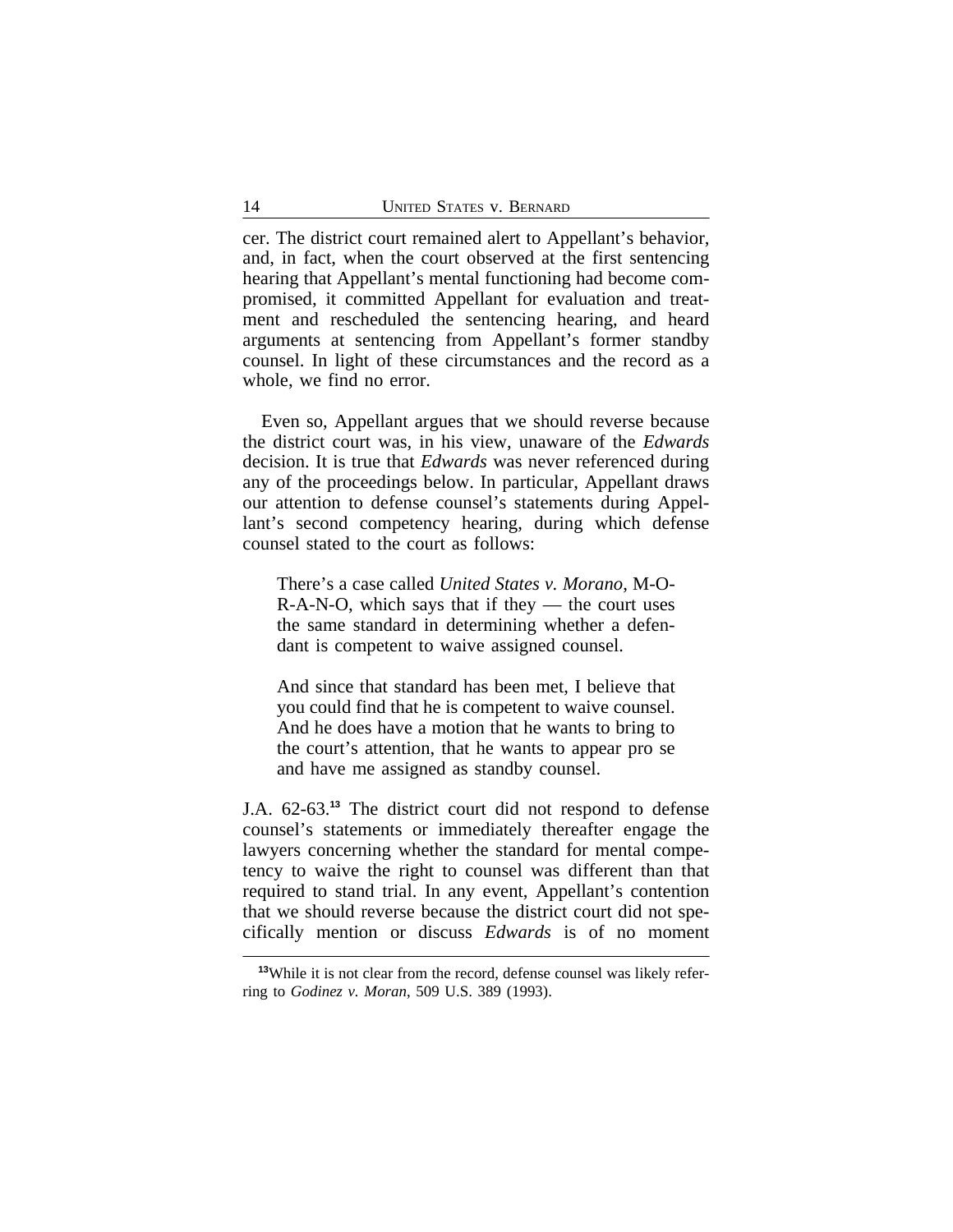because, as explained above, Appellant is simply wrong as to the import of that case to the facts we face here. *Edwards* does not *require* district courts to impose an additional standard of competency when a defendant found competent to stand trial seeks to waive his right to counsel. It only *permits* them to do so.

Based on the foregoing, we conclude the district court did not err, let alone plainly err, in finding Appellant competent to waive his right to counsel.

#### C.

Turning to the district court's decisions during trial, Appellant claims the court was required to sua sponte reconsider its decision that Appellant was competent to stand trial and waive counsel. We review for plain error.

Title 18, United States Code, Section 4241(a) provides that the district court shall conduct a competency hearing and/or order the defendant to undergo a psychiatric evaluation "if there is reasonable cause to believe that the defendant may presently be suffering from a mental disease or defect rendering him mentally incompetent . . . ." 18 U.S.C. § 4241(a). Whether "reasonable cause" exists is a question left to the sound discretion of the district court. *See United States v. Mason*, 52 F.3d 1286, 1289 (4th Cir. 1995). Reasonable cause may be established through "evidence of irrational behavior, the defendant's demeanor at trial, and medical opinions concerning the defendant's competence." *Id.* at 1290. Notably, "the presence of some degree of mental illness is not to be equated with incompetence. . . ." *Hall v. United States*, 410 F.2d 653, 658 (4th Cir. 1969); *see also United States v. Taylor*, 437 F.2d 371, 375-76 (4th Cir. 1971). Rather, as noted, the legal test for competency is whether the defendant "has sufficient present ability to consult with his lawyer with a reasonable degree of rational understanding—and whether he has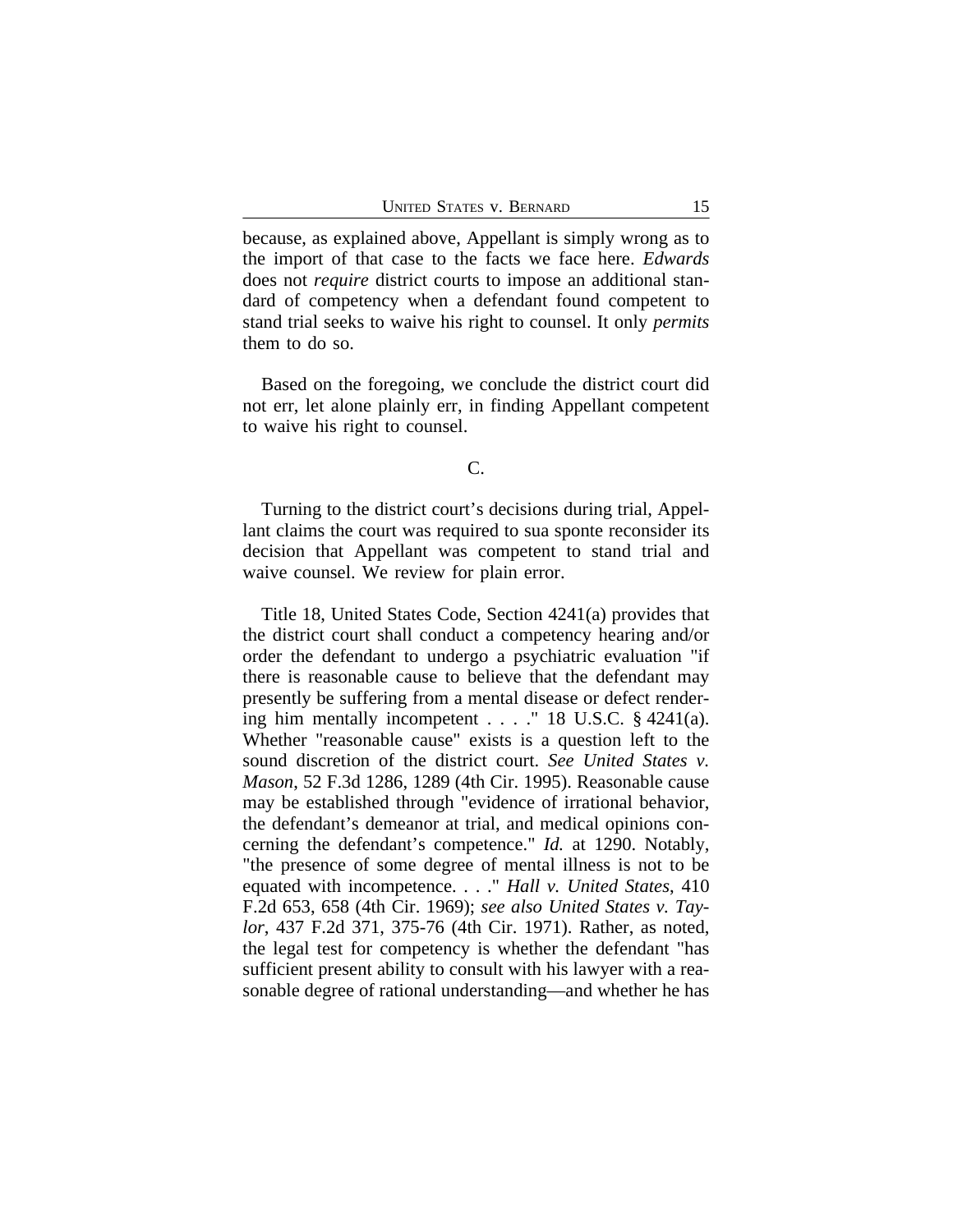a rational as well as factual understanding of the proceedings against him." *Dusky*, 362 U.S. at 402.

In this case, we cannot say Appellant's behavior during his trial called into question the district court's decisionmaking concerning Appellant's competency to stand trial and waive counsel. Appellant's failure to object during the Government's case-in-chief, question two of the witnesses, call witnesses on his own behalf, or otherwise "think like a lawyer" did not render him mentally incompetent. *See United States v. Ahrendt*, 560 F.3d 69, 74 (1st Cir. 2009); *see also Burket v. Angelone*, 208 F.3d 172, 192 (4th Cir. 2000) ("Likewise, neither low intelligence, mental deficiency, nor bizarre, volatile, and irrational behavior can be equated with mental incompetence to stand trial."). In fact, Appellant's mental state did not show marked decline until the sentencing hearing on October 6, 2010.

While Appellant did act in ways that may arguably appear bizarre or irrational, such behavior does not invariably compel a finding of incompetency. *See id.* The district court was in the best position to observe Appellant and its determinations during trial are entitled to deference, especially where, as here, the district court was acutely alert throughout trial to Appellant's condition.

Ultimately, because district courts are in the best position to make competency determinations, which at bottom rely not only on a defendant's behavioral history and relevant medical opinions, but also on the district court's first-hand interactions with, and observations of, the defendant and the attorneys at bar, we appropriately afford them wide latitude. *See Edwards*, 554 U.S. at 177; *Mason*, 52 F.3d at 1289; *United States v. Banks*, 482 F.3d 733, 743 (4th Cir. 2007) ("We defer so to the district court because it is in a superior position to adjudge the presence of indicia of incompetency. . . ."). After thorough consideration of the proceedings below, we are satisfied that the district court did not abuse its discretion in these matters.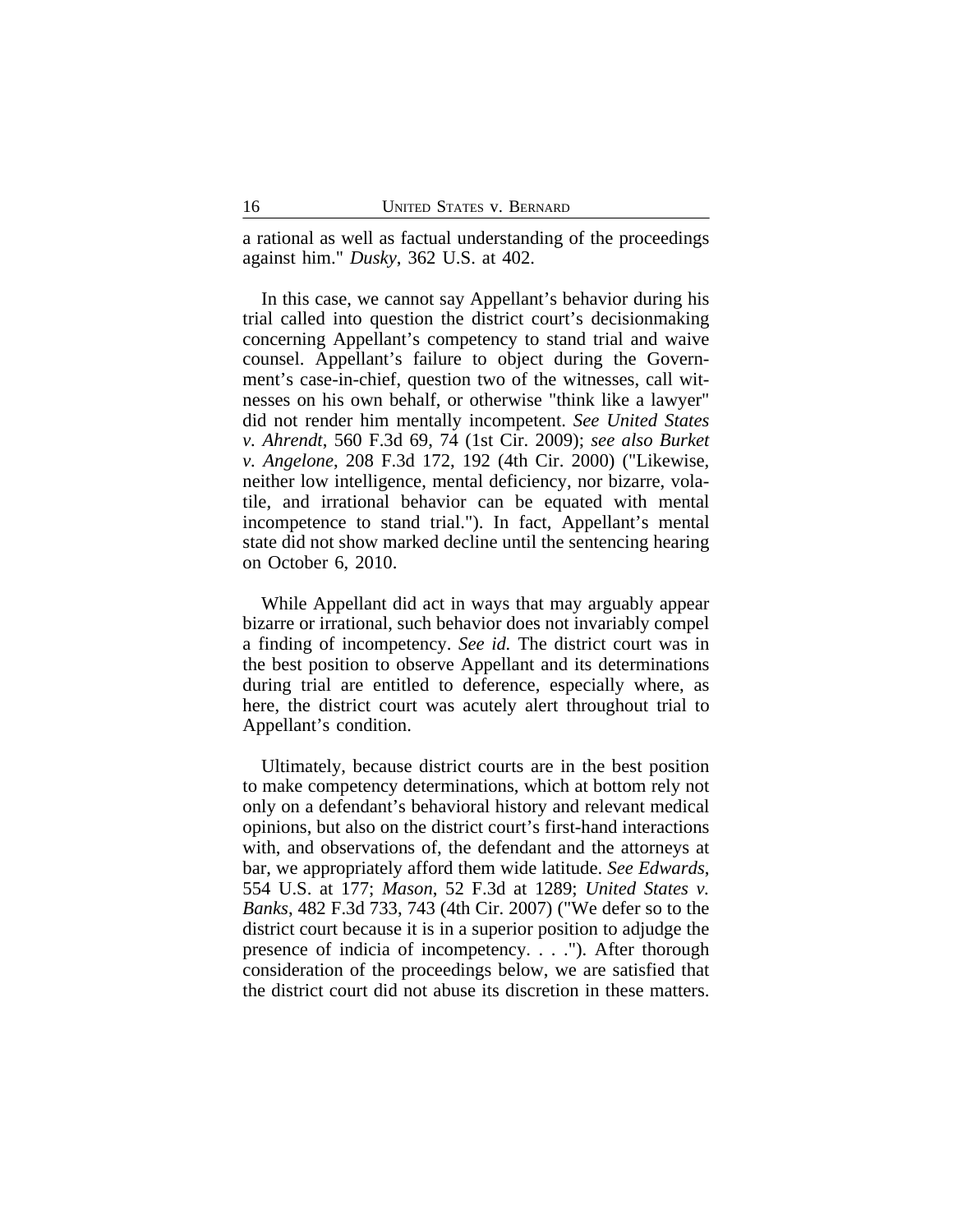# D.

Finally, we address whether trial counsel rendered ineffective assistance by arguing that Appellant's competence to represent himself at trial was governed by the same standard governing his competence to stand trial. We review de novo a criminal defendant's claim that his Sixth Amendment right to effective assistance of counsel was violated. *See United States v. Tucker*, 603 F.3d 260, 262 (4th Cir. 2010). We may address this contention on direct appeal only if the lawyer's ineffectiveness conclusively appears from the record. *See United States v. Baldovinos*, 434 F.3d 233, 239 (4th Cir. 2006).

As we have explained, *Edwards* by its terms is not directly implicated in this case. Accordingly, the heightened standard discussed in *Edwards*, which applies when the district court considers whether to force counsel on a severely mentally ill defendant competent to stand trial but who wishes to represent himself, does not control. Even if we were to read *Edwards* as Appellant does—and as no other circuit has done —defense counsel's alleged ineffectiveness does not conclusively appear from the record. Indeed, there is no indication that the district court credited defense counsel's allegedly flawed argument. Appellant's claim of error in this regard thus fails.

# IV.

For the foregoing reasons, the judgment of the district court is

#### *AFFIRMED*.

DIAZ, Circuit Judge, dissenting:

I agree with my colleagues that *Indiana v. Edwards*, 554 U.S. 164 (2008) imparts discretion, not a duty, allowing dis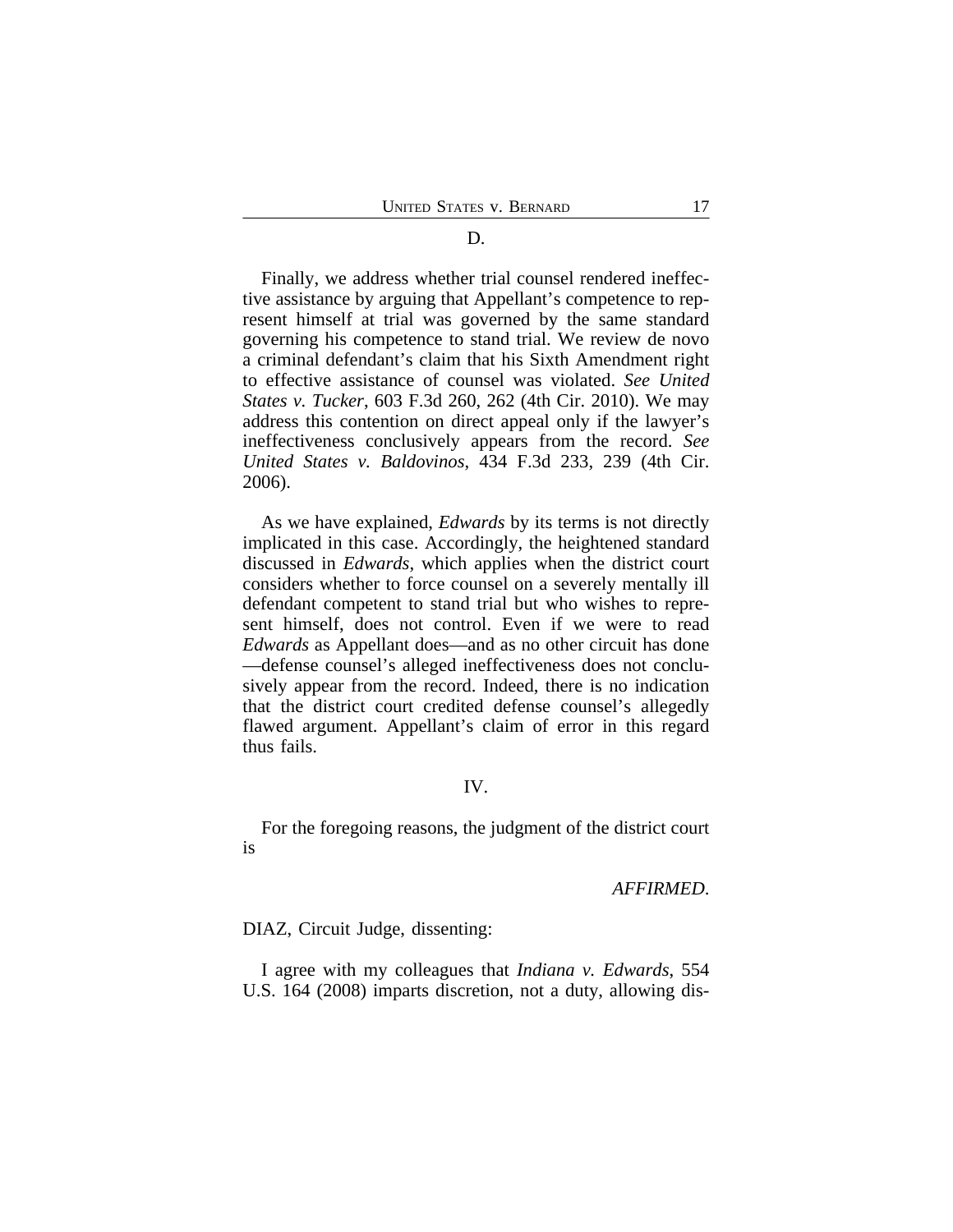trict courts to apply a higher mental competency standard when deciding whether a defendant may waive his right to counsel. But the district court here simply was unaware of that discretion when it considered whether Bernard—who had a history of severe mental illness—should be allowed to proceed pro se. The majority nevertheless disclaims any error because *Edwards* permits a court to choose to apply the same competency standard to pro se defendants. But there can be no greater abuse of discretion than to reach a permissible result believing it to be mandatory, for that is not an act of discretion at all.

I respectfully dissent.**<sup>1</sup>**

I.

It is undisputed that Bernard has an extensive history of paranoid schizophrenia and depression, and that a psychologist certified that medical treatment—consisting of antipsychotic, antianxiety, and antidepressant drugs—restored his mental competency in the spring of 2010. But as the majority observes in passing, this mental health evaluation found Bernard competent to stand trial, not conduct one. Even then, the evaluation did so with qualification. It conveyed doubts that Bernard's mental competency would persist, suggesting that his "history of noncompliance with prescribed treatment [would] almost certainly be a problem in the future." J.A. 468. The psychologist also limited her recommendation to Bernard's ability "to assist his attorney in his own defense if he chooses to do so." J.A. 468.

Before the second competency hearing in this case, Bernard moved to proceed pro se, while defense counsel moved to withdraw from the case. Addressing Bernard's competence to proceed pro se, counsel said the following to the district court:

**<sup>1</sup>**Because I would reverse the judgment on this basis alone, I do not discuss the other issues raised by Bernard's appeal.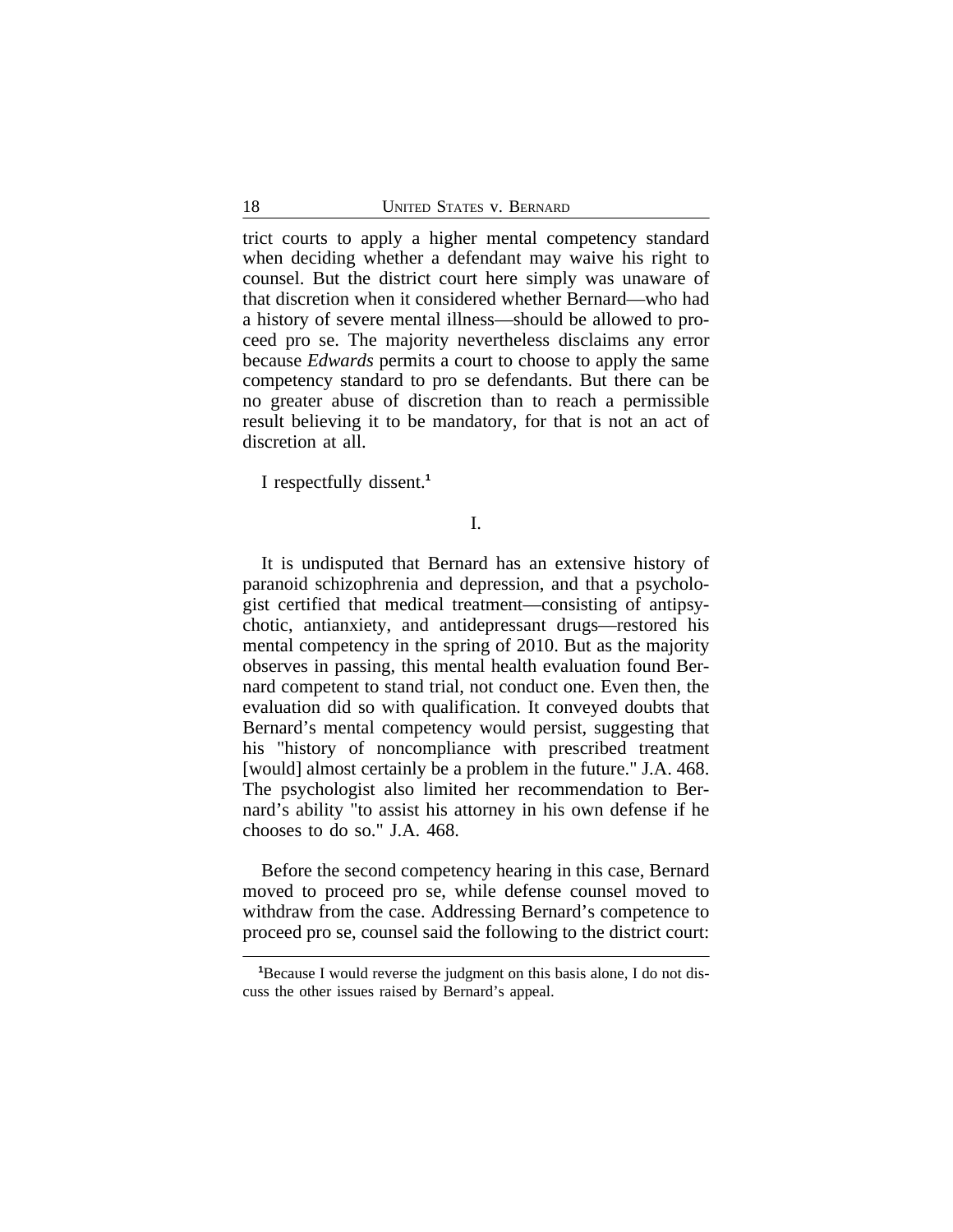There's a case called *United States v. Morano*, . . . which says that if they—the court uses the same standard in determining whether a defendant is competent to waive assigned counsel.

And since that standard has been met, I believe that you could find that he is competent to waive counsel. And he does have a motion that he wants to bring to the court's attention, that he wants to appear pro se and have me assigned as standby counsel.

J.A. 63. While it is unclear, counsel appeared to be referring to *Godinez v. Moran*, 509 U.S. 389 (1993), which held that the same competency standard to stand trial governs when a district court considers whether a defendant may represent himself. After *Edwards*, however, it is now clear that courts may apply a higher standard of competency to "gray area" defendants seeking to waive their right to counsel. 554 U.S. at 172, 175. At Bernard's arraignment approximately one month later, counsel again misstated the law on this issue. J.A. 105.

The district court accepted counsel's incorrect statement of the law and proceeded towards arraignment under the assumption that Bernard was competent to waive counsel and represent himself because he was competent to stand trial. Other than summarily concluding that Bernard had knowingly waived his right to counsel and that he would therefore be permitted to proceed pro se, the court did not reach an independent determination of Bernard's competency to do so, stating only: "Well, I find him competent *to stand trial*." J.A. 82 (emphasis added). But even after granting Bernard's motion, and relegating Bernard's former lawyer to standby counsel, the district court expressed doubt about Bernard's competency to represent himself, stating, "I'm frank to say that I'm not real comfortable with this." J.A. 82. Standby counsel expressed similar concern, telling the district court, "I'm just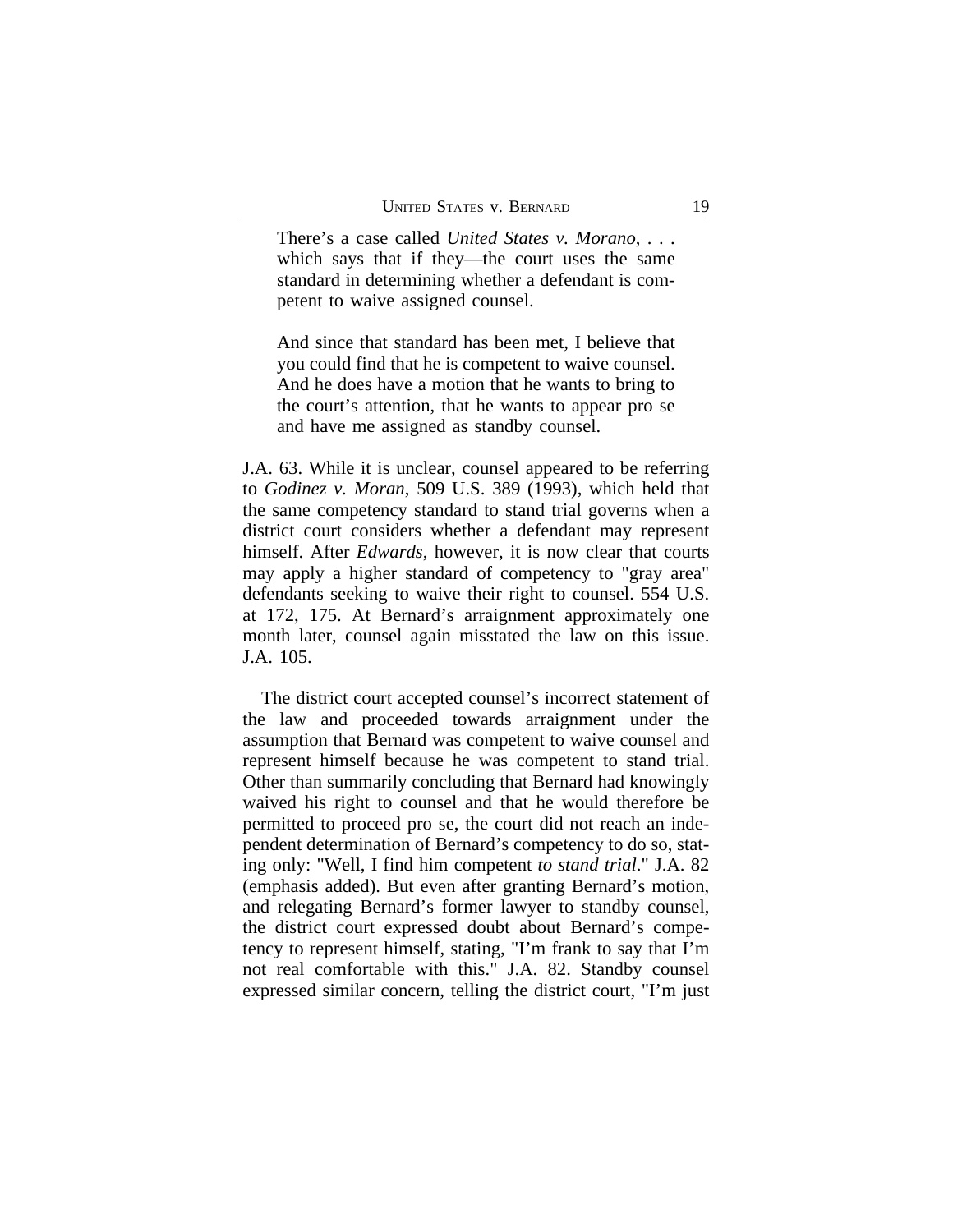really worried about him, whether he's really competent to waive the attorney issue." J.A. 83.

These concerns proved prescient given Bernard's performance during the trial. To put it charitably, Bernard did not manage his pro se defense well. He rambled during open and closing statements, and offered self-inculpatory explanations for his behavior on the night of November 5, 2007. Bernard cast himself as an undercover agent for the Brunswick County police, explaining that his criminal conduct was an elaborate ploy to attract police attention to the real drug traffickers that were present in the neighborhood. As one might have expected, the jury convicted Bernard.

#### II.

The majority, without discussion, applies plain error review to the question of whether Bernard should have been allowed to represent himself, despite the fact that for Bernard to have preserved the issue in the manner the majority expects, he would have had to (1) recognize his own mental infirmities, and (2) object to his own motion to proceed pro se.

Whether to apply plain error review in this context is an open question for this court, and our sister circuits have given different answers. *Compare United States v. DeShazer*, 554 F.3d 1281, 1288 (10th Cir. 2009) (applying plain error review to challenge to pro se competency), *and United States v. Van-Hoesen*, 450 F. App'x 57, 61 (2d Cir. 2011) (unpublished) (same), *with United States v. McBride*, 362 F.3d 360, 365-66 (6th Cir. 2004) (noting the open question of whether plain error or de novo review applies to challenges to a *Faretta* waiver), *and United States v. Erskine*, 355 F.3d 1161, 1166 (9th Cir. 2004) (applying de novo review to challenges to *Faretta* waiver).

Plain error review applies only when a defendant fails to preserve his argument through a "contemporaneous objec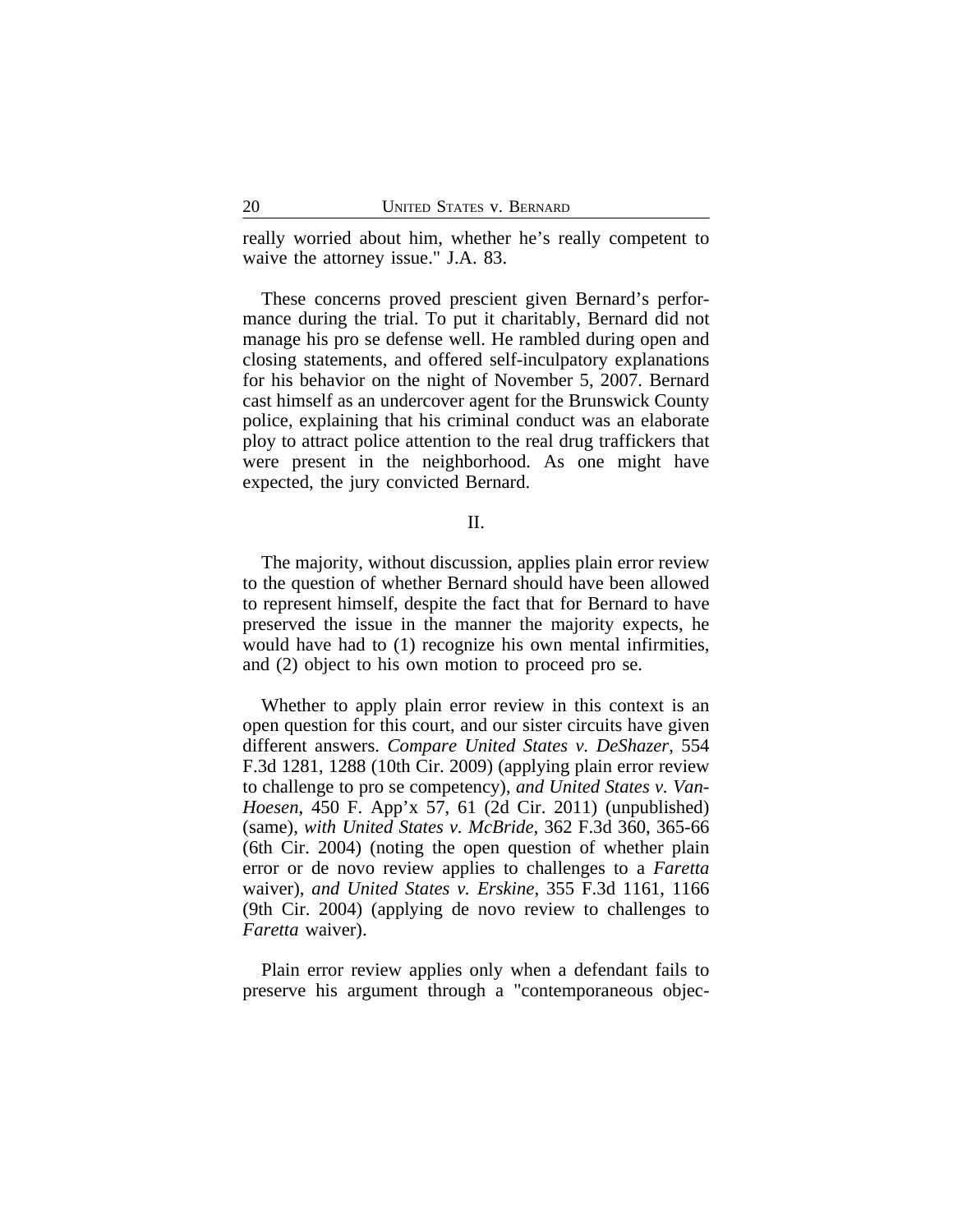UNITED STATES V. BERNARD 21

tion." *See* Fed. R. Crim. P. 51(b); *United States v. Smith*, 640 F.3d 580, 586 (4th Cir.), *cert. denied*, 132 S. Ct. 430 (2011). Rule 51(b) provides: "If a party does not have an opportunity to object to a ruling or order, the absence of an objection does not later prejudice that party." We have noted that the Federal Rules do not take a "formulaic approach" to the contemporaneous objection rule, *see United States v. Lynn*, 592 F.3d 572, 577 (4th Cir. 2010), and other courts have declined a rigid application of the rule as well, *see United States v. Gapinski*, 561 F.3d 467, 473-74 (6th Cir. 2009); *Erskine*, 355 F.3d at 1166.

In *Erskine*, a defendant misinformed of the statutory maximum penalty at his *Faretta***<sup>2</sup>** colloquy challenged the validity of his waiver of counsel. The Ninth Circuit refused to apply plain error despite Erskine's failure to object to the oversight by the district court, reasoning that such review

is inapposite where a defendant has not yet been adequately informed of all the elements that he must take into account in making his decision to forgo counsel and where the error in question involves the failure to provide him with that information. Our requirements for reviewing the validity of a *Faretta* waiver are predicated on the fact that we do not expect pro se defendants to know the perils of selfrepresentation, and consequently, we cannot expect defendants to recognize that they have not been correctly and fully advised, let alone to point out the court's errors.

*Erskine*, 355 F.3d at 1166.

I find *Erskine* analogous to the situation at hand, and would therefore hold that when a defendant requests to proceed pro

**<sup>2</sup>***Faretta v. California*, 422 U.S. 806 (1975).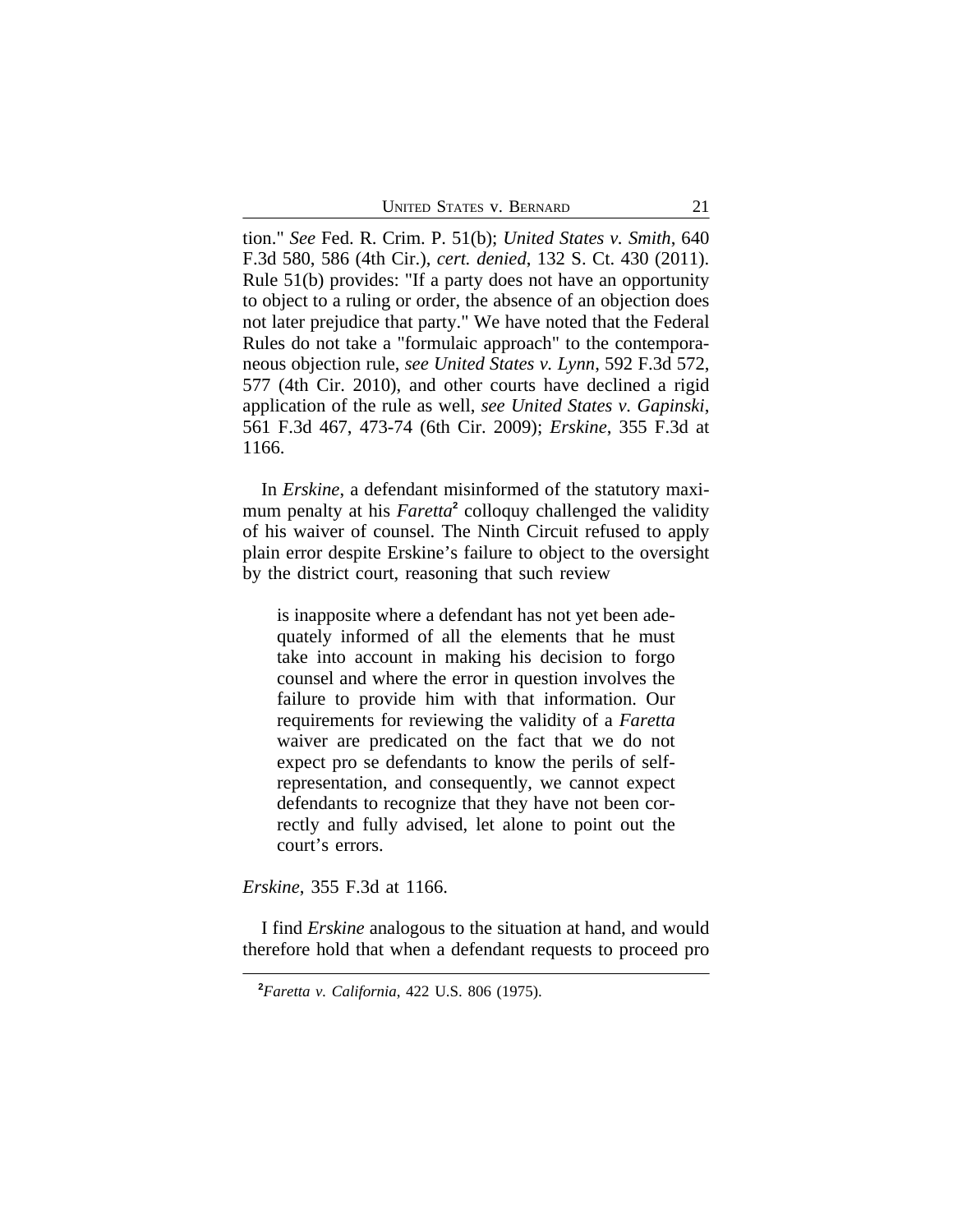se at a competency hearing,<sup>3</sup> he has sufficiently put his competency at issue to preserve a claim of invalid waiver of counsel. In this special situation, it is paradoxical to expect a defendant to recognize his own "gray area" mental competency, and then object to his own motion to proceed pro se.

Because I agree with the majority that *Edwards* is properly read as conferring discretion rather than imposing a mandate, this court should review the district court's decision not to apply a higher pro se competency standard for abuse of discretion. *See United States v. Johnson*, 610 F.3d 1138, 1145 (9th Cir. 2010) ("Because *Edwards* holds that the Constitution 'permits' interfering with a *Faretta* request for 'gray area' defendants, it suggests an abuse of discretion standard."); *United States v. Berry*, 565 F.3d 385, 389 (7th Cir. 2009) (reviewing decision of whether "the court should not have allowed Berry to represent himself . . . for an abuse of discretion.").

### III.

#### A.

There are two relevant mental competency standards that a district court may apply to a defendant seeking to represent himself. First, a court may apply the competency standard for a defendant to stand trial under *Dusky v. United States*, 362 U.S. 402, 402 (1960) (per curiam), which asks whether a defendant has "sufficient present ability to consult with his lawyer with a reasonable degree of rational understanding—and whether he has a rational as well as factual understanding of the proceedings against him." Second, a court may

<sup>&</sup>lt;sup>3</sup>It is true that Bernard's counsel also failed to object and, in fact, bears substantial responsibility for the error. By this point in the proceedings, however, counsel had moved to withdraw in light of Bernard's motion to proceed pro se. For all practical purposes then, it was Bernard who was making the operative decisions at the competency hearing.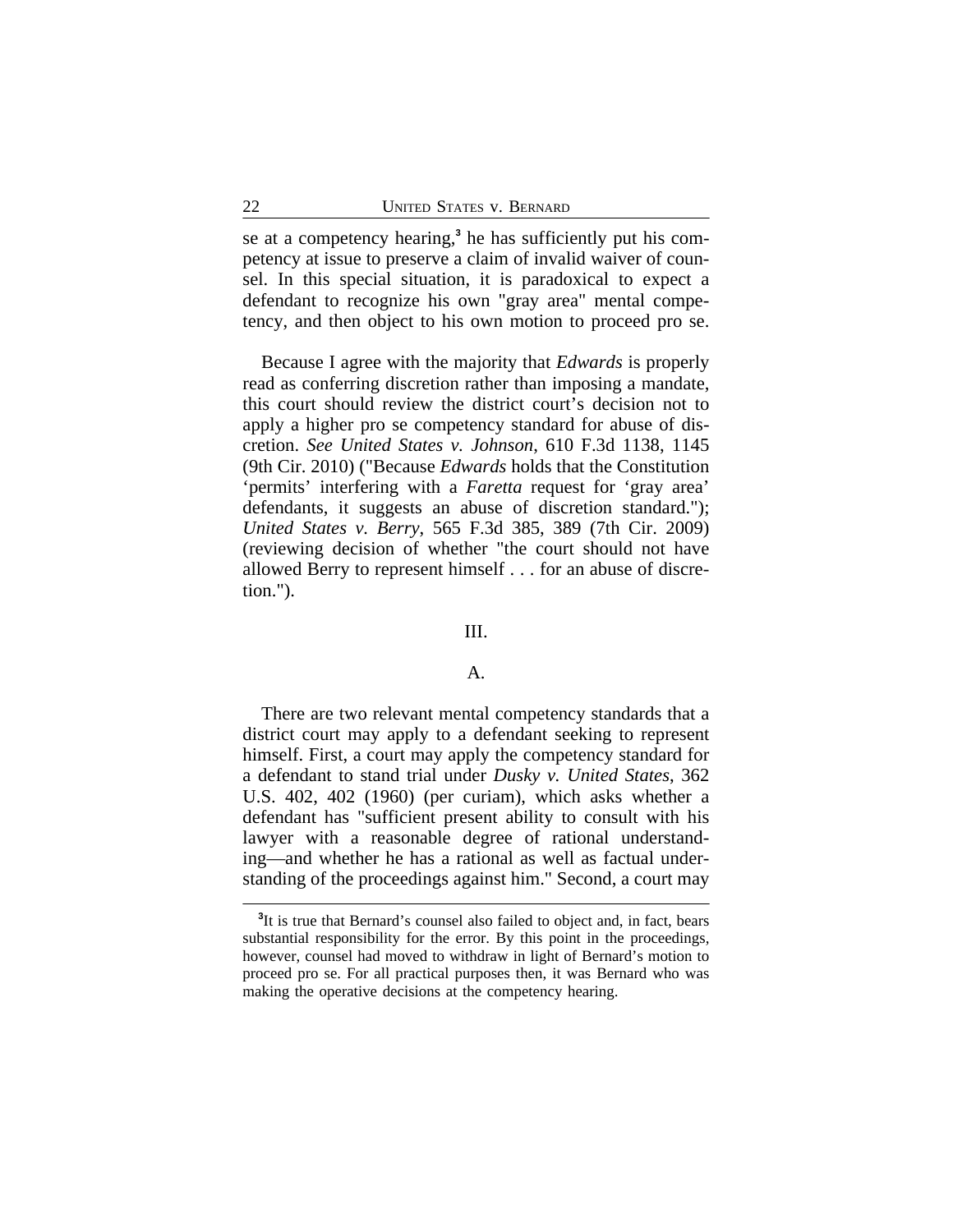apply a distinct competency standard for self-representation recognized by *Edwards*, 554 U.S. at 173-76, which allows a district court to apply an undefined, higher standard to "gray area" defendants who may be competent to stand trial but not conduct one.

The district court believed that it was compelled, presumably under *Godinez*, to apply the *Dusky* competency standard to defendants seeking self-representation. This exact issue was presented in *VanHoesen*, where a defendant challenged his waiver of counsel on the basis "that the district court was unaware of *Edwards* and mistakenly believed that it lacked discretion to prevent VanHoesen from representing himself." 450 F. App'x at 61. The Second Circuit concluded there was no error, but only in light of "the district court's awareness that a defendant's competence to represent himself may be different from his competence to stand trial." *Id.* at 62. The decision depended not on whether *Edwards* permitted or required a different competency standard, but rather whether "the district court was oblivious to the *Edwards* distinction." *Id.* at 62 n.1.

Unlike *VanHoesen*, however, here the record supports the view that the district court was misled by counsel's misstatement of the applicable law and was otherwise unaware of *Edwards*. As a result, the majority is incorrect to find no error in this case simply because the district court reached, in the majority's estimation, a permissible result applying the wrong law. This result-oriented approach is inappropriate when reviewing a decision that is—as the majority acknowledges—discretionary.**<sup>4</sup>** *See Kickapoo Tribe of Indians of the Kickapoo Reserv. in Kan. v. Babbitt*, 43 F.3d 1491, 1497

**<sup>4</sup>**Of course, we frequently apply an outcome-centric analysis when determining whether an abuse of discretion prejudices a defendant. But as I explain later, that analysis is misplaced here, given my view that the error in question—an invalid waiver of counsel—is a structural defect defying any consideration of prejudice.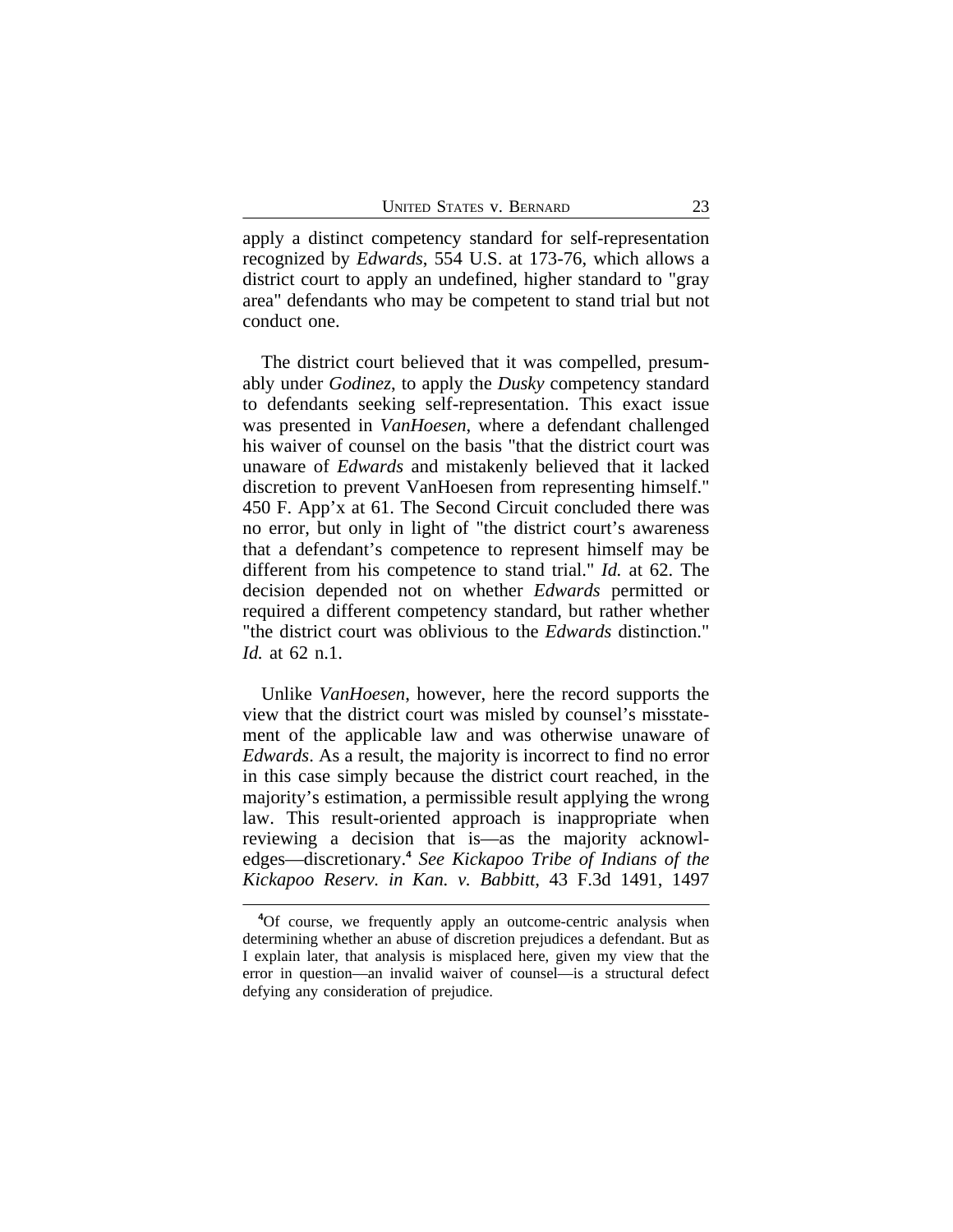(D.C. Cir. 1995) ("The exercise of discretion contemplates reasoned decision making on the basis of relevant and appropriate considerations to the task at hand.").

It is well established, irrespective of the result that a court reaches, that "[w]hen a court misapprehends or fails to apply the law with respect to underlying issues, it abuses its discretion." *Gunnells v. Healthplan Servs. Inc.*, 348 F.3d 417, 446 (4th Cir. 2003); *see also United States v. Brown*, 415 F.3d 1257, 1266 (11th Cir. 2005) ("An abuse of discretion can occur where the district court applies the wrong law . . . ."). And it should go without saying that a court manifestly abuses its discretion when it does not even realize it has any. *See United States v. Roberson*, 517 F.3d 990, 995 (8th Cir. 2008) ("[A] district court that is aware of an argument does not abuse its discretion by not considering it. When a district court does not consider an argument because it is unaware of its power to do so, however, a remand is appropriate.").

We routinely apply these principles in the context of sentencing, where we have found an abuse of discretion when a court "did not understand that it had discretion to depart from the Guidelines." *United States v. Herder*, 594 F.3d 352, 363 (4th Cir. 2010); *see also United States v. Brewer*, 520 F.3d 367, 371 (4th Cir. 2008) ("We lack the authority to review a sentencing court's denial of a downward departure unless the court failed to understand its authority to do so.").

The majority insists that we must "interpret[ ] *Edwards* to confer discretion, not to impose a new duty." Maj. Op. at 11 n.11. True enough in the abstract, but to grant a court discretion to choose either competency standard "A" or competency standard "B" means just that—a court has a *choice*. Here the district court did not *choose* to apply the same competency standard to pro se defendants. Rather, it felt constrained by its own mistaken understanding of the law to grant Bernard's request to represent himself, despite (1) its own misgivings about the wisdom of that choice, and (2) ample evidence that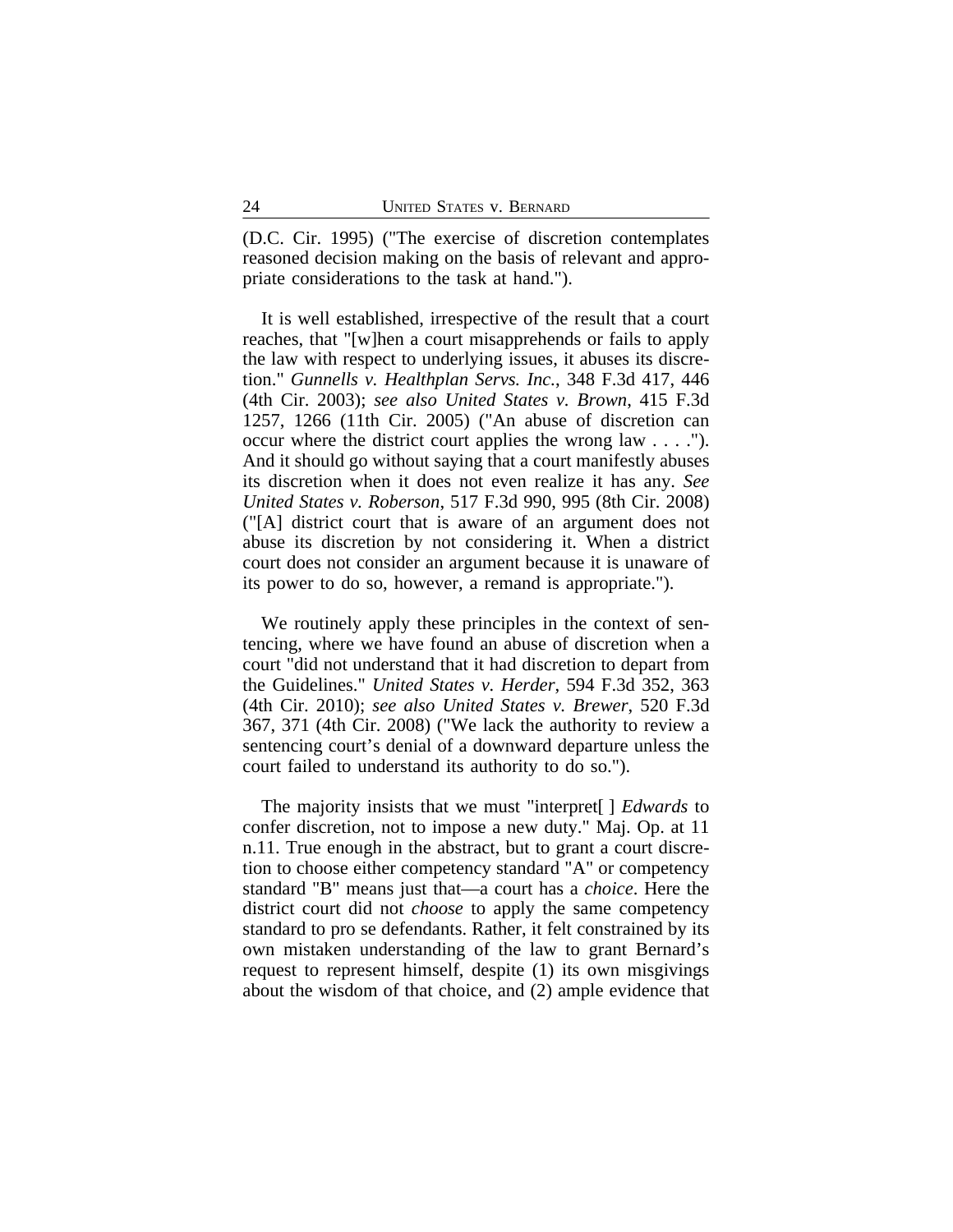would have supported a contrary decision under *Edwards*. I cannot defer to the district court's discretion here because the court did not, as a subjective matter, believe it had any. *See Herder*, 594 F.3d at 363. I would instead find that the district court abused its discretion and proceed to consider the remedy.

B.

In my view, the district court's abuse of discretion under *Edwards* resulted in an invalid *Faretta* waiver, and as a result, violated Bernard's Sixth Amendment right to counsel. *See Iowa v. Tovar*, 541 U.S. 77, 80-81 (2004) (characterizing an invalid waiver of counsel as a violation of the Sixth Amendment right to counsel). Assessing the effect of this error is, I believe, inappropriate, because a defective *Faretta* waiver is per se prejudicial. *See United States v. Venable*, 373 F. App'x 402, 402 (4th Cir. 2010) (unpublished) (reversing and remanding an invalid waiver of counsel without assessing prejudice).

This is because an invalid waiver of counsel is tantamount to the complete deprivation of counsel, which the Supreme Court has recognized as structural error. *See United States v. Gonzalez-Lopez*, 548 U.S. 140, 149 (2006) ("Such [structural] errors include denial of counsel . . . ." (citing *Gideon v. Wainwright*, 372 U.S. 335 (1963))). This analogy derives from *Penson v. Ohio*, 488 U.S. 75 (1988), where counsel representing a petitioner on appeal for state court criminal convictions moved to withdraw on the basis that the appeal was meritless. The state appellate court granted the motion, denied petitioner's motion to substitute new counsel, and "without the assistance of any advocacy for petitioner . . . made its own examination of the record to determine whether petitioner received a fair trial and whether any grave or prejudicial errors occurred therein." *Id.* at 79 (internal quotations omitted).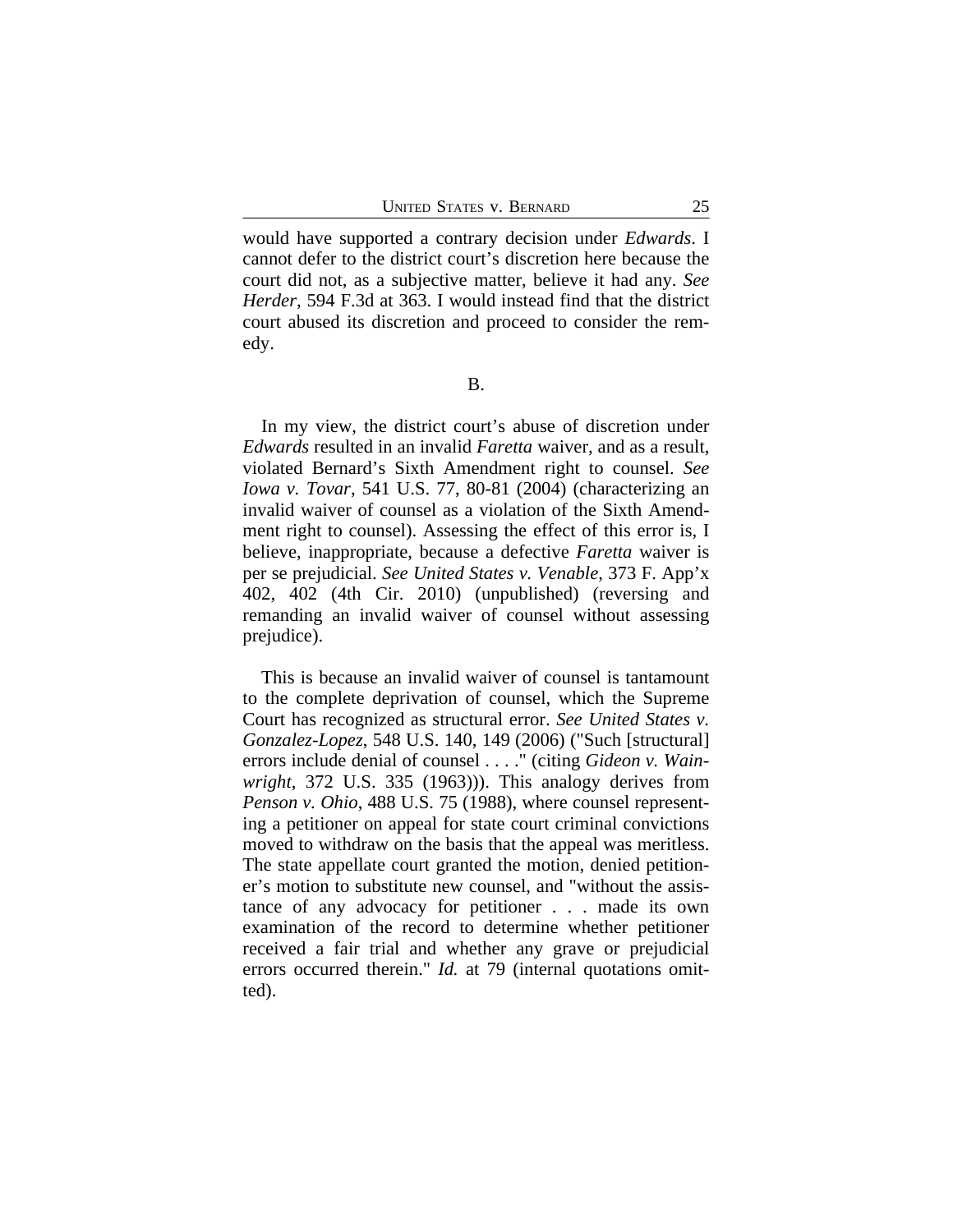Because there were meritorious issues for appeal, the Supreme Court concluded that the state appellate court ran afoul of *Anders v. California*, 386 U.S. 738 (1967). More importantly, the Court presumed prejudice on the basis that "the denial of counsel in this case left petitioner completely without representation during the appellate court's actual decisional process. This is quite different from a case in which it is claimed that counsel's performance was ineffective." *Penson*, 488 U.S. at 88.

Our sister circuits have treated defective *Faretta* waivers as structural Sixth Amendment errors not amenable to any prejudice inquiry. *See United States v. Forrester*, 512 F.3d 500, 508 (9th Cir. 2008) ("The failure to meet the requirements for a valid *Faretta* waiver constitutes per se prejudicial error, and the harmless error standard is inapplicable." (internal quotations omitted)); *United States v. Virgil*, 444 F.3d 447, 456 (5th Cir. 2006) ("[We] hold now, as our sister circuits have, that this type of *Faretta* error at *trial* is insusceptible to harmless error analysis . . . ."); *United States v. Salemo*, 61 F.3d 214, 221 (3d Cir. 1995) ("[W]e decline to engage in a harmless error analysis [where defendant did not validly waive counsel]."), *overruled on other grounds by United States v. Turner*, 677 F.3d 570 (3d Cir. 2012); *United States v. Allen*, 895 F.2d 1577, 1580 (10th Cir. 1990) ("Acceptance of an invalid waiver in violation of a defendant's Sixth Amendment rights necessarily leaves him entirely without the assistance of counsel at trial." (internal quotations omitted)).**<sup>5</sup>**

In the same way, when a district court does not comprehend the full measure of its discretion under *Edwards* to safeguard a mentally ill defendant's right to counsel, I would hold

**<sup>5</sup>**The fact that Bernard enjoyed standby counsel does not cure the error. *See Salemo*, 61 F.3d at 222 ("[W]e do not believe that the district court's instruction for Salemo's appointed counsel to serve as standby counsel during the sentencing is a sufficient substitute for obtaining a valid waiver of the right to counsel from the defendant.").